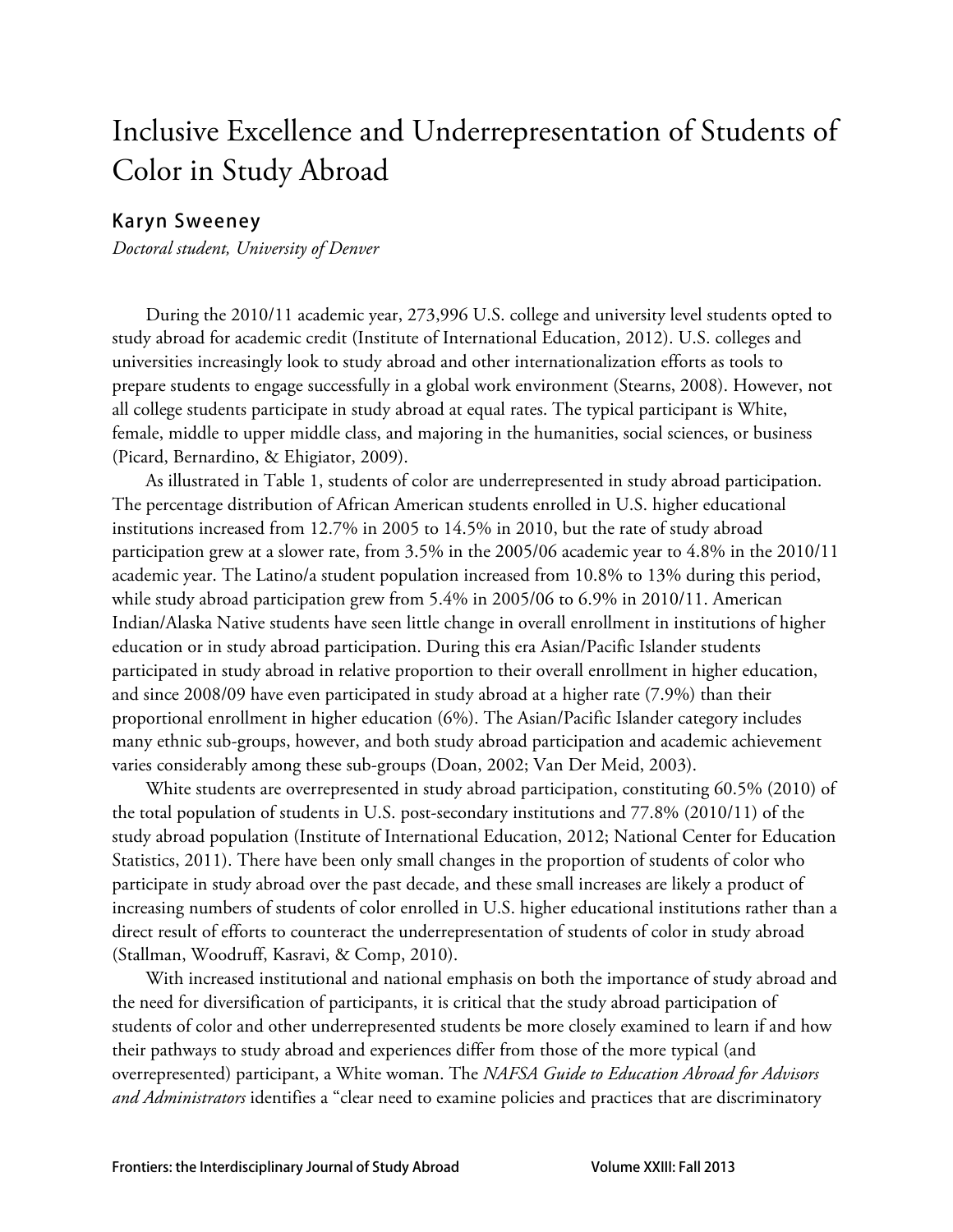and exclusionary, however unintended, as a part of the collective experience in education abroad" (Lebold, Henry, Houston, Jackson, Scheibe, & Van Der Meid, 2005, p. 212).

The concept of inclusive excellence and the inclusive excellence scorecard are tools that can be utilized by international educators to examine the participation of students of color in study abroad within our own institutions and organizations, to evaluate efforts to resolve underrepresentation, and to inform best practices to support learning and development for all students throughout the study abroad process. While the scorecard as described here has been modified to examine the participation of students of color, it can be adapted for other underrepresented groups within study abroad.

Inclusive excellence shifts diversity efforts from a simple focus on numbers and individual efforts to a comprehensive examination of the entire university system and the ways in which it recognizes, enhances, and facilitates the contributions of all community members (Milem, Chang, & Antonio, 2005). As defined by the Association of American Colleges and Universities, inclusive excellence incorporates four elements:

- 1. A focus on student intellectual and social development.
- 2. A purposeful development and utilization of organizational resources to enhance student learning.
- 3. Attention to the cultural differences that learners bring to the educational experience and that enhance the enterprise.
- 4. A welcoming community that engages all of its diversity in the service of student and organizational learning (Milem et al., 2005, p. vi).

Williams, Berger, and McClendon (2005) developed a scorecard to assess inclusive excellence efforts and inspire institutional change. The four areas of examination include access and equity, campus climate, diversity in the formal and informal curriculum, and learning and development. Adapted for study abroad, access and equity addresses the numbers of underrepresented students who participate in study abroad as well as levels of success. Campus climate focuses on the "development of a psychological and behavioral climate supportive of all students" (Williams et al., 2005, p. 21), both on the home campus and in the study abroad setting. Diversity in the formal and informal curriculum examines the inclusion of content addressing diversity across the study abroad experience, including advising materials, orientation and other programs, courses, and social experiences. This category also includes the type of study abroad programs offered. Student learning and development gives attention to knowledge acquisition regarding diverse groups and cultures as well as cognitive and social development (Williams et al., 2005). Additionally, the student learning and development category can incorporate racial and ethnic identity development, the development of a national identity, and connections between the study abroad experience and academic major(s) and minor(s).

Williams et al. (2005) note that many institutions concentrate on compositional diversity and fail to take a more comprehensive approach to inclusive excellence. Existing research within study abroad as well as discussions within the professional field tends to relate to the access and equity and campus climate areas of the scorecard, as it appears that international educators also tend to focus on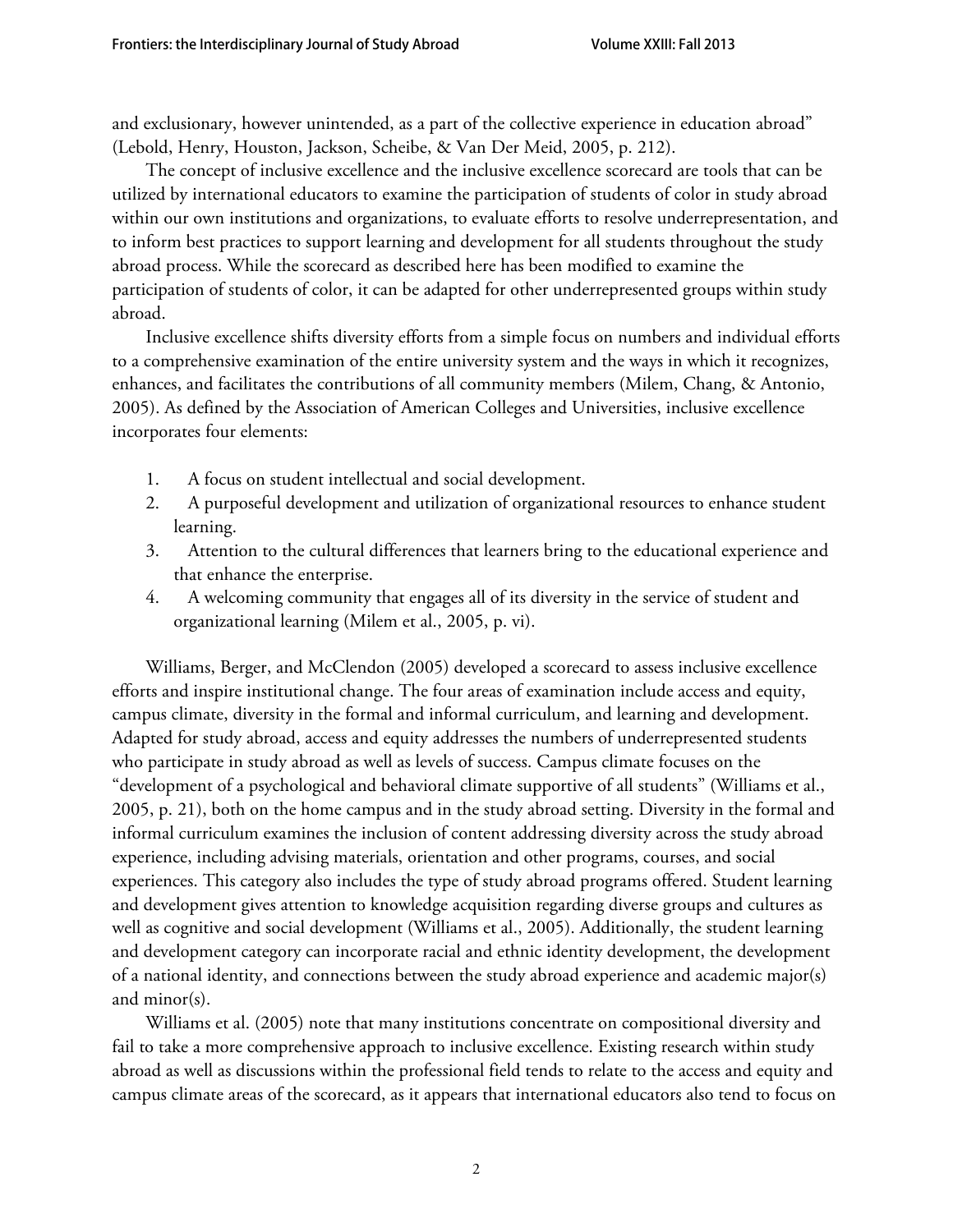the numbers of diverse student participants rather than a thorough examination of the entire study abroad process and students' experiences. Williams et al. (2005) offer definitions and sample indicators for each inclusive excellence area. In the following pages, definitions and indicators for all four inclusive excellence scorecard areas are developed with a specific focus on study abroad.

### **Access and Equity**

The access and equity category in the inclusive excellence framework addresses compositional diversity and levels of success in study abroad.

Most students of color are underrepresented in terms of participation. What factors impede access to study abroad opportunities? Comp's content analysis of literature related to students of color and study abroad (both anecdotal and empirical) found the most commonly cited factors for non-participation included finances, lack of family support, and a lack of program sites of interest to students of color (2007). While the barriers identified anecdotally are often confirmed by the limited research in this area, empirical works frequently illustrate that these barriers are far more complicated and nuanced than previously considered. In addition, discussions of barriers to study abroad tend to focus on student characteristics. Overcoming inequities requires a consideration of deficits at the institutional level (Bauman, Bustillos, Bensimon, Brown II, & Bartee, 2005). While individual circumstances may impact participation, institutions must closely examine their practices and procedures to determine if and how they contribute to underrepresentation in study abroad.

The expense of study abroad is one of the most often cited barriers to study abroad participation, not only for some students of color, but for all students with limited financial means. Several works have included an examination of the impact, both perceived and real, financial concerns have on the decision whether or not to study abroad. A study focused on community colleges found that faculty, staff, and administrators believed that the inability to afford study abroad was one of the major barriers to participation; students at these same institutions indicated that while cost was important, 70% felt that cost alone would not be enough to prevent them from study abroad (Raby, 2006). Kasravi found that affording study abroad was a barrier for both students who opted to study abroad and those who did not (2009). Students who studied abroad overcame the financial barriers through various means, including choosing a shorter (and less expensive) program, opting for a more affordable destination, applying for scholarships, working more, and moving home to save money (Kasravi, 2009).

Jackson (2005) asserts that media influences and historical exclusion from study abroad has led to what she calls the "not for people like me" syndrome for students of color, resulting in little interest in study abroad. First Lady Michelle Obama echoed this sentiment in her recent speech at Howard University:

I grew up in a blue-collar neighborhood on the south side of Chicago, and the idea of spending time abroad just never registered with me. My brother and I were among the first in our families to go to college. So, trust me, we were way more focused on getting in, getting through, and getting out, than we were with finding opportunities that would broaden our horizons (Obama, 2011).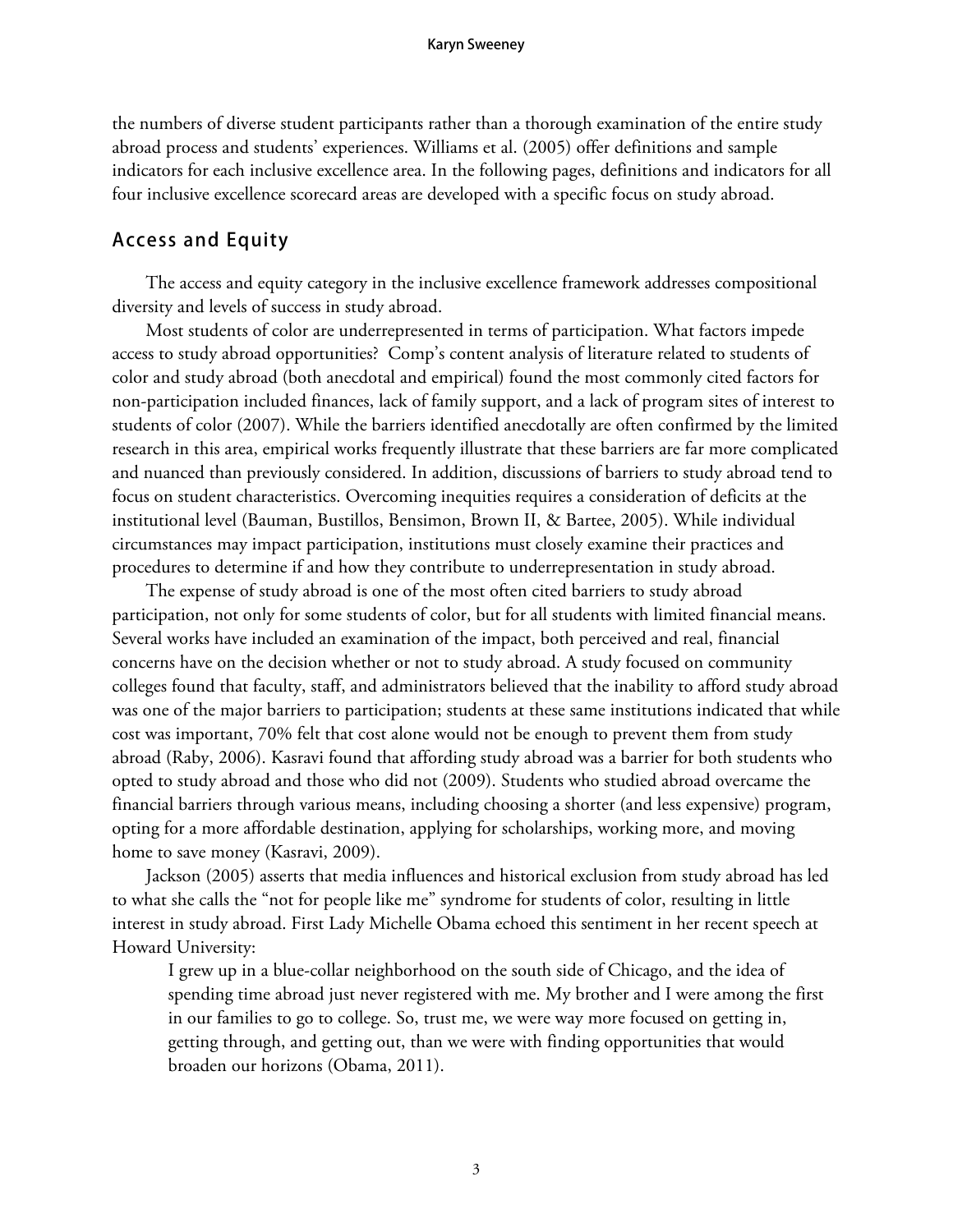While the argument that students of color are not interested in study abroad appears in nonempirical literature, some recent studies contradict this assumption. An examination of factors impacting the choice to study abroad in 2,772 first year students attending 19 institutions found no statistical difference between African American and White or Latino/a and White students in regards to the intent to study abroad (Salisbury, Umbach, Paulsen, & Pascarella, 2009). Penn and Tanner's (2008) survey of 41 African American high school graduates in a summer pre-college program found that 83% indicated interest in a study abroad experience, which "chips away at the belief found in much of the previous literature that Black students have no desire or information about international education programs" (p. 278).

In an examination of measures of capital that influence students' intent to study abroad, Salisbury, Paulsen, & Pascarella found differences between racial and ethnic groups (2011). For example, an increase in the openness to diversity and challenge scale increased the likelihood of study abroad intent for white students, but did not have an effect in African-American or Asian-American students, perhaps because many students of color are already skilled at navigating multicultural environments in the U.S. (Salisbury et al., 2011). Aspirations for a graduate degree increased the likelihood of study abroad intent among African American and Asian American students, but decreased the likelihood among White students (Salisbury et al., 2011). The authors note:

Although study abroad is often marketed as if all students should be attracted to study abroad for the same reasons, these findings suggest that some of the most widely used arguments in favor of participation—that study abroad will provide opportunities for cross cultural skill development and improve post-graduate career opportunities—appear to have no affect on increasing study abroad intent among most minority students (Salisbury et al., 2011).

While there is much discussion of the numbers of students of color who study abroad and potential barriers that prevent students from accessing these experiences, there is little research specifically addressing success in study abroad by students of color. This may be due to the overall lack of research focused on assessment and learning outcomes. A push for assessment in study abroad has occurred in recent years; the Forum on Education Abroad issued *A Guide to Outcomes Assessment in Study Abroad*, and has indicated assessment as one of the most important topics for the profession (Bolen, 2007). Though assessment is increasingly a topic of discussion among international educators and emphasized in professional conferences, many working in education abroad are still struggling to determine what to assess and how to conduct assessment. As these efforts move forward, institutions and researchers must examine this data to see if racial and ethnic differences exist.

Although few studies have specifically addressed study abroad outcomes for students of color, Sutton and Rubin's (n.d.) examination of study abroad in the University System of Georgia found that study abroad did have an influence on overall academic success. African American study abroad participants were 30% more likely to graduate in four years than African Americans who did not study abroad. Four-year graduation rates for other students of color who studied abroad were 18% higher than those of their peers who did not study abroad (Redden, 2010). Study abroad had a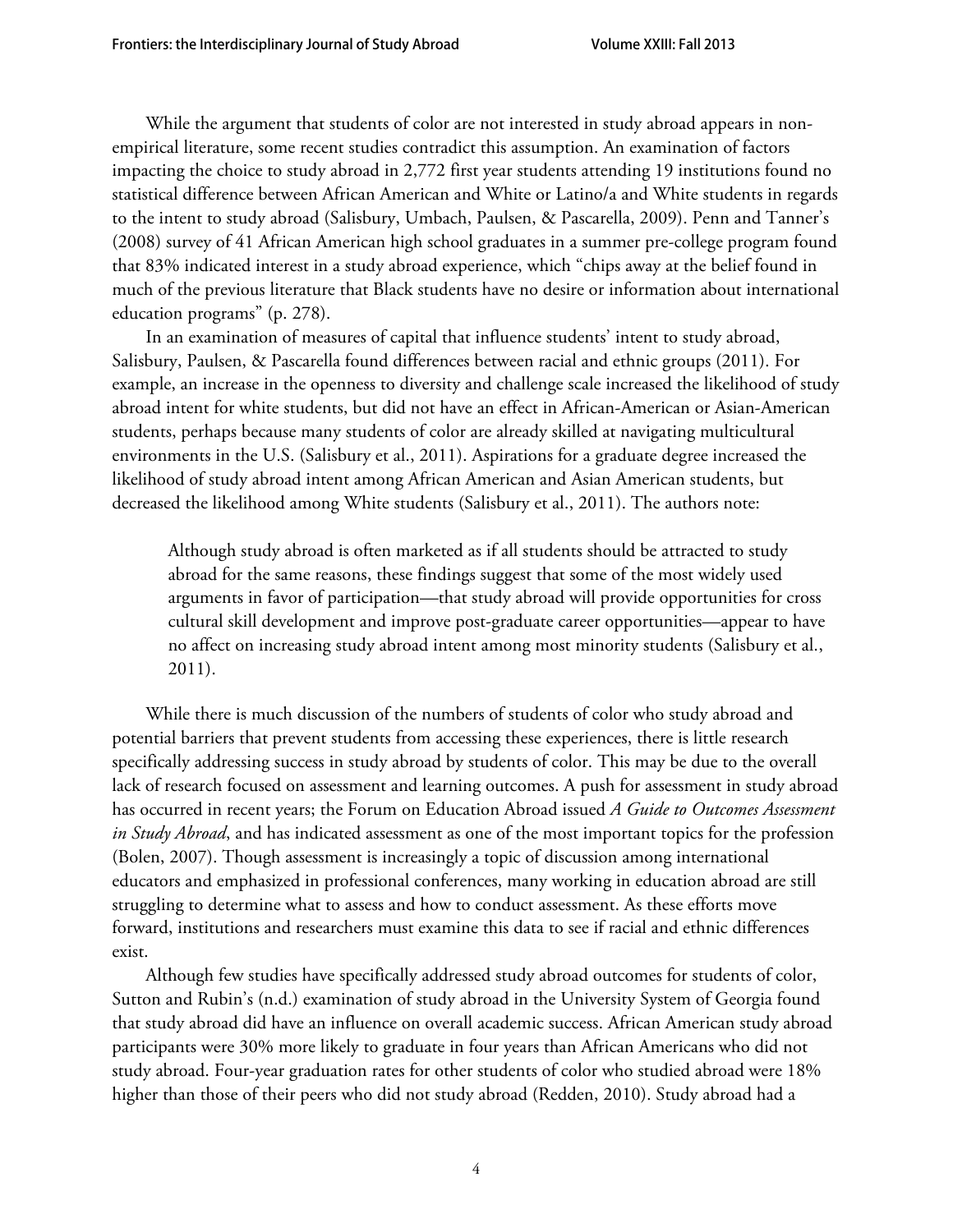smaller impact on graduation rates of White study abroad participants, who were 12% more likely to graduate in four years (Sutton & Rubin, n.d.).

### **Inclusive Excellence Scorecard: Indicators for Access and Equity**

To move towards creating an inclusive campus, it is crucial that institutions collect and examine data rather than assume that problems are known and understood (Bauman, Bustillos, Bensimon, Brown II, & Bartee, 2005). While finances, family, and culture are widely assumed to influence the ability of students of color to study abroad, the saliency of these factors will vary according to student and institution, and are unlikely to be the only barriers to study abroad participation. Efforts to increase the participation in study abroad by students of color must begin with institutional selfassessments. Institutional contexts as well as students vary, so it cannot be assumed that what works at one institution will have the same effect in another (Kuh, 2009). In collecting and interpreting this data, collaboration with others on campus is also important, as "not all of the issues facing underrepresented constituencies are obvious and visible to the education abroad professional" (Lebold, Henry, Houston, Jackson, Scheibe, & Van Der Meid, 2005, p. 210). Offices of institutional research, admissions, multicultural services, and student affairs may be able to assist in providing a profile of students of color at the institution (Picard, Bernardino, & Ehigiator, 2009).

There are a number of scorecard indicators that may be used by institutions to examine access and equity in study abroad (see Table 2). These indicators can be divided into two broad categories: those that measure access, and those that measure equity, or student success. First, institutions need to determine who is and is not studying abroad. The race and ethnicity of study abroad applicants can be compared to the overall student population to determine whether students of color are equally represented in terms of participation, and if there are differences in participation rates among various groups. The majors of study abroad participants should also be considered. Are there particular majors that are more likely to study abroad? Are students of color over- or underrepresented in these majors? Surveys of prospective participants or of applicants can also be a rich source of information. Study abroad offices can ask students how they learned about study abroad opportunities, and determine whether these preferred sources of information vary by race and ethnicity. This information can assist in future outreach efforts.

It is also crucial to speak with students of color directly about their involvement– or lack thereof – with study abroad opportunities. Harper and Quaye (2009) advise that educators must listen to students, as any strategies intended to improve engagement must be based on the students' own experiences and backgrounds. Study abroad staff members will likely have access to students of color who have studied abroad, who should be asked about why they chose to study abroad, their goals, and successes and challenges during the process. It may be more difficult to connect with students of color who have opted not to study abroad, but other faculty and staff on campus may be able to assist in identifying focus group participants. Surveys are another source of data; these may be surveys specifically focused on study abroad, or institutions may incorporate questions about study abroad into existing student surveys (of all graduating seniors or alumni, for example).

In addition to determining who is and is not opting to study abroad, equity, or levels of success, should be examined. How many students withdraw from study abroad after application, or return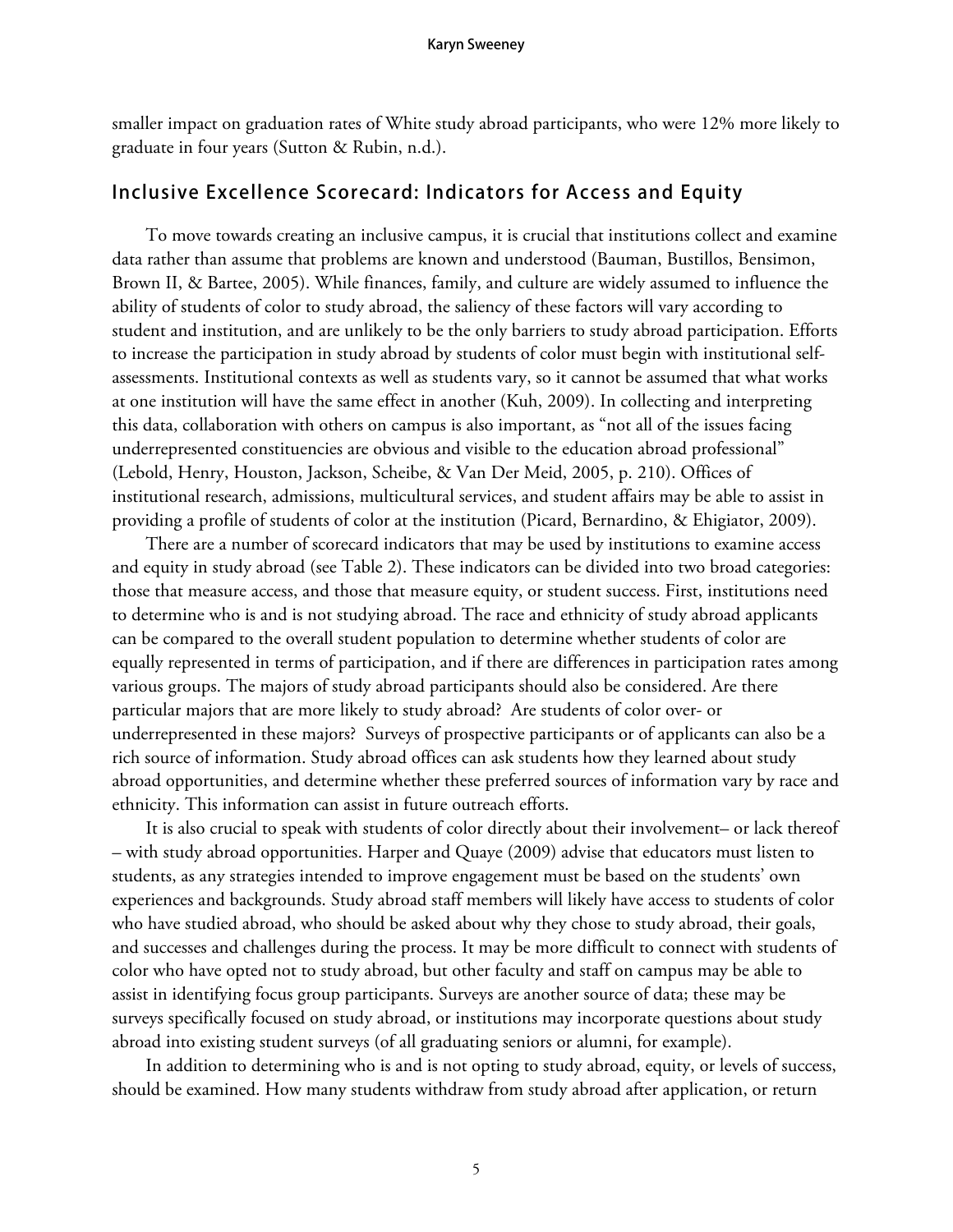from the study abroad program before it has ended? What are their reasons for doing so? Has the race/ethnicity of these students been examined? Students who study abroad and have a positive experience may decide to extend their program or to study abroad a second time. Has the race/ethnicity of these students been considered to see if students of color are equally represented among these students? How does GPA during the study abroad program vary by race/ethnicity? What is the impact of study abroad on graduation rates and on post-study abroad GPA, and do these results vary by race/ethnicity?

Discussions regarding access to study abroad by students of color must move beyond assumptions of barriers. Examining who has access to study abroad and why, though only the first step in impacting underrepresentation, is crucial in order to effect change. In addition, institutions should examine the success levels of all students who do study abroad to determine if there are patterns of inequity.

# **Campus Climate**

Campus climate focuses on the "development of a psychological and behavioral climate supportive of all students" (Williams et al., 2005, p. 21) both on the home campus and in the study abroad setting. Institutions must examine whether their policies, procedures, and communications are impacting lack of participation in study abroad by students of color. Though individual circumstances are often blamed for underrepresentation of students of color in study abroad, Carter (1991) argued that campus culture and lack of faculty and administrative support are the major impediments to study abroad for African American students. Faculty and staff assume that African Americans are not qualified to study abroad or are not interested, so do not work to actively recruit these students (Carter, 1991). Faculty and staff may not feel that study abroad is essential for any student, much less for students who already face challenges in higher educational institutions. Norfles (2003) surveyed 245 staff of Federal TRIO programs<sup>1</sup> and discovered that many of the staff and directors did not value study abroad as important for their students, but rather considered it to be an unnecessary luxury.

Several studies have suggested that the obstacles identified by faculty, staff, and administrators may differ from those identified by students (Carter, 1991; Norfles, 2003; Raby, 2006). A study in collaboration with California Colleges for International Education (CCIE) found that California community college system administrators, faculty, and staff attributed lack of participation in study abroad to finances, family/work obligations, and lack of cultural capital (Raby, 2006). Students in these same community colleges, meanwhile, cited lack of college infrastructure, a shortage of study abroad offerings, and lack of knowledge about existing programs as the primary barriers to their participation in study abroad (Raby, 2006). Kasravi found that most of her research participants heard about study abroad through the study abroad office, not from an advisor or professors (2009).

<sup>&</sup>lt;sup>1</sup> Federal TRIO programs provide outreach and support services for students who are low-income, first generation college students, and students with disabilities. The goal is to increase access to post-secondary education opportunities (U.S. Department of Education, 2011).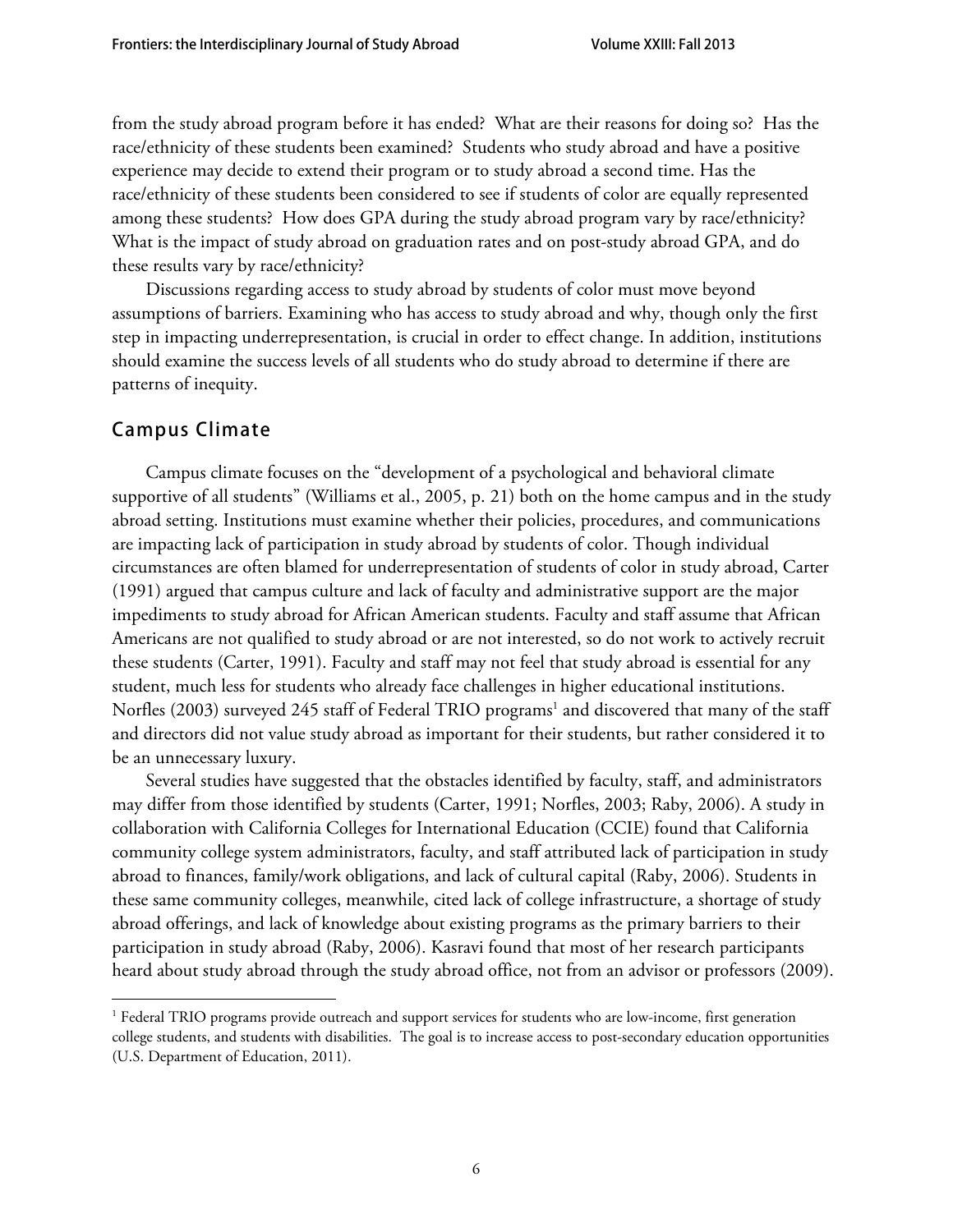#### **Karyn Sweeney**

If faculty, staff, and administrators have already decided that students of color are not able or willing to go abroad, they may not encourage them to do so. Institutions may be able to increase participation rates of students of color through careful attention to policies and campus initiatives (Bailey Shea, 2009). Bailey Shea utilized national data sets to examine predictors of study abroad participation, and discovered that, "White students were more likely to arrive at college with factors that predisposed them to participate, whereas the factors that influenced minority student participation were more affected by experiences and choices students made while in college" (2009, p. 177).

For those students who do choose to study abroad, the climate at the host university and/or in the host community may also have an impact both on the student abroad and future participants. If students of color have a negative study abroad experience, they could be hesitant to recommend the experience to their peers.

An African American student who published a guide for other study abroad participants describes her experience in Buenos Aires, Argentina:

I began to realize the stares were because of my skin color, not my nationality. I was a black woman in Argentina, a country with people of mostly European descent. Anywhere I went I stuck out like a sore thumb…No one could believe that I was American…One thing stuck with me that I just could not ignore, why hadn't anyone told me about this before I left? (Lewis, 2009, p. 51)

Limited research has suggested that race and ethnicity and fears of discrimination may impact a student's ability and willingness to interact with the host culture, which may in turn impact learning outcomes (Talburt and Stewart, 1999). In contrast, several of Jackson's participants expressed that they did not anticipate racism abroad would be greater or different than what they experienced in the U.S. – they were more concerned by anti-Americanism (2006). One student noted that her experiences in the U.S. negotiating between cultures had helped her develop flexibility and prepared her for cultural adaptation abroad (Jackson, 2006).

The ways in which students of color perceive the climate in their host countries is likely to be influenced by their lived experiences with racism in the U.S. Providing opportunities for students to discuss the climate in their host countries, both prior to departure and while in-country, may help them to develop both coping strategies and realistic expectations. This is not to suggest that all students of color experience discrimination while abroad; experiences will vary considerably from student to student and from country to country. Students of color may find a more welcoming climate abroad than at their home institutions. While Talburt and Stewart (1999) found that race could negatively impact cultural adjustment, Jackson (2006) suggests that experience negotiating cultural differences in the U.S. may mean that students of color are better able to adapt to their host country. Jackson's participants shared that "dealing with the attitudes of their White compatriots was often more challenging than dealing with the host country nationals" (2006, p. 177). More research is needed, and it is crucial for institutions to examine the experiences of their own students of color, both on the home campus and abroad, to better understand students' challenges and opportunities and the type of support needed.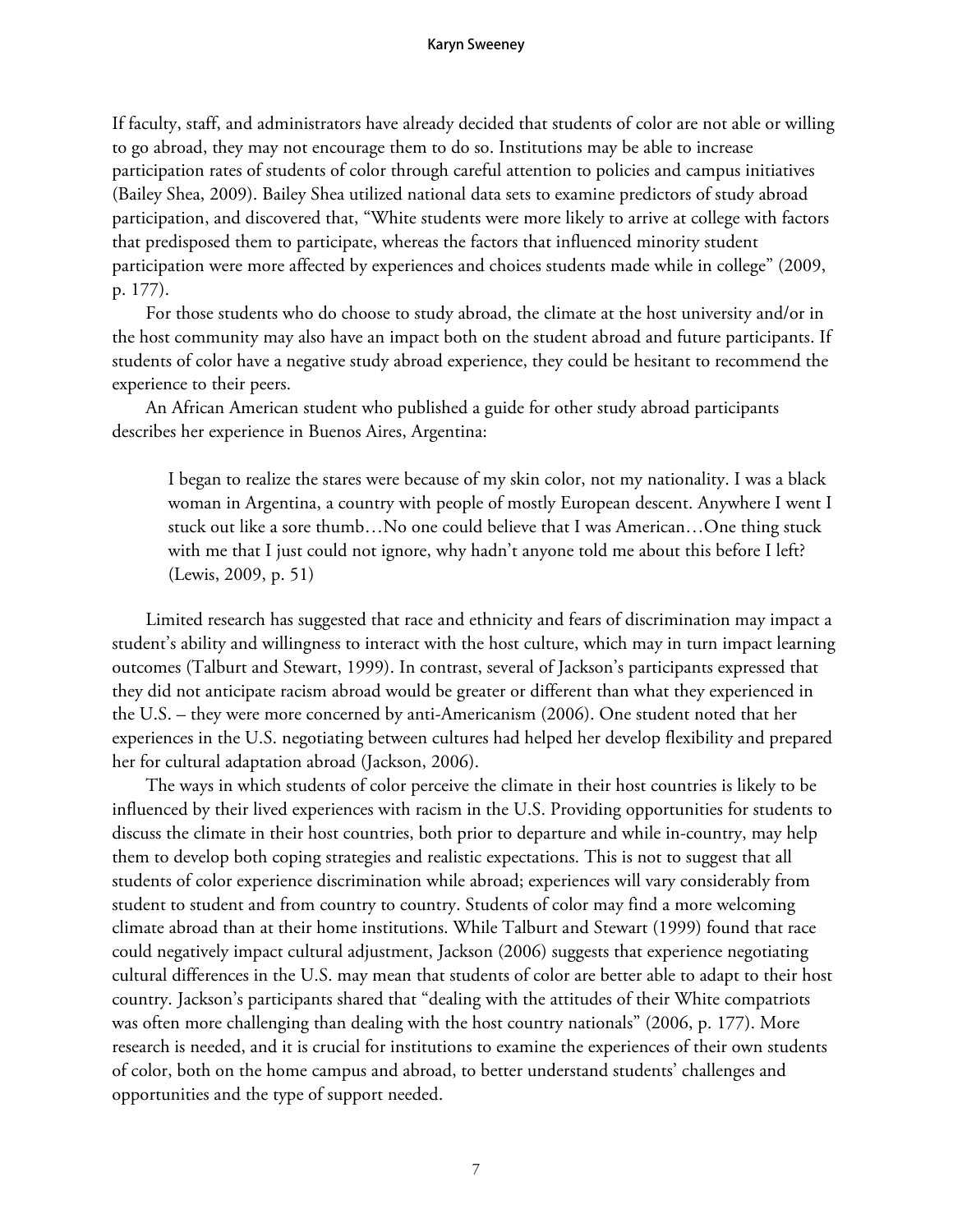# **Inclusive Excellence Scorecard: Indicators for Campus Climate**

Both climates at home and abroad may impact the experiences of students of color. To evaluate campus climate at the home institution as well as on the study abroad program, institutions can work with other offices on campus to gather data and consider the indicators outlined in Table 3.

A number of these indicators address compositional diversity, both on the home campus and abroad. Compositional diversity can be seen as a symbol of an institution's commitment to diversity (Milem, Chang, & Antonio, 2005; Hurtado, 2002). Institutions should examine the race and ethnicity of staff in the education abroad office, as well as that of faculty from the home campus who lead study abroad programs. Although no studies appear to have examined the relationship between compositional diversity and study abroad participation by students of color, the presence of faculty of color has been shown to be a predictor of African American enrollment in graduate programs and of graduation rates (Allen, Epps, Guillory, Suh, Bounous-Hammarth, & Stassen, 2002). Picard et al. (2009) ask whether it is more important to have staff of color or empathetic staff in the study abroad office, given the underrepresentation of persons of color in the international education profession. While faculty and staff of color play a crucial role in students' perceptions of a welcoming campus climate, they may feel obligated to serve as mentors for students of color and experience fatigue (Allen et al., 2002). In an examination of faculty teaching on U.S. campuses, faculty of color reported that they were often labeled the expert on diversity issues, which their colleagues used as an excuse to avoid dealing with race (Chesler, Lewis, & Crowfoot, 2005). The presence of faculty and staff of color at the host institution abroad may assist in making students of color feel comfortable, but if these individuals are from a country and culture different from that of U.S. students, they may not have an understanding of the racial history and climate experienced by U.S. students of color. Compositional diversity is important, but not enough to create a positive climate. It is essential to recognize that all faculty and staff involved with international education (and on U.S. campuses) have the responsibility to support students of color, and should be offered professional development opportunities related to diversity and inclusive excellence.

Hurtado (2002) found that increasing the enrollment of Hispanic students on U.S. campuses created the perception that they were welcome. Do students of color see themselves reflected in study abroad marketing and pre-departure materials? Growing numbers of study abroad offices hire study abroad returnees in peer advisor positions; these peers are often the first point of contact for students interested in study abroad opportunities (Anderson & Murray, 2005). Purposefully hiring peer advisors who are students of color can not only help other students of color see themselves as study abroad participants, but can also contribute to a pipeline towards professional employment in the education abroad field for these returnees.

Another aspect of climate that can be examined is the institution's overall support for study abroad opportunities as well as encouragement for all students' access to these programs. Does study abroad appear in the institution's mission statement? Does the study abroad office's mission statement mention diversity and encourage all students to participate? Do faculty, staff, and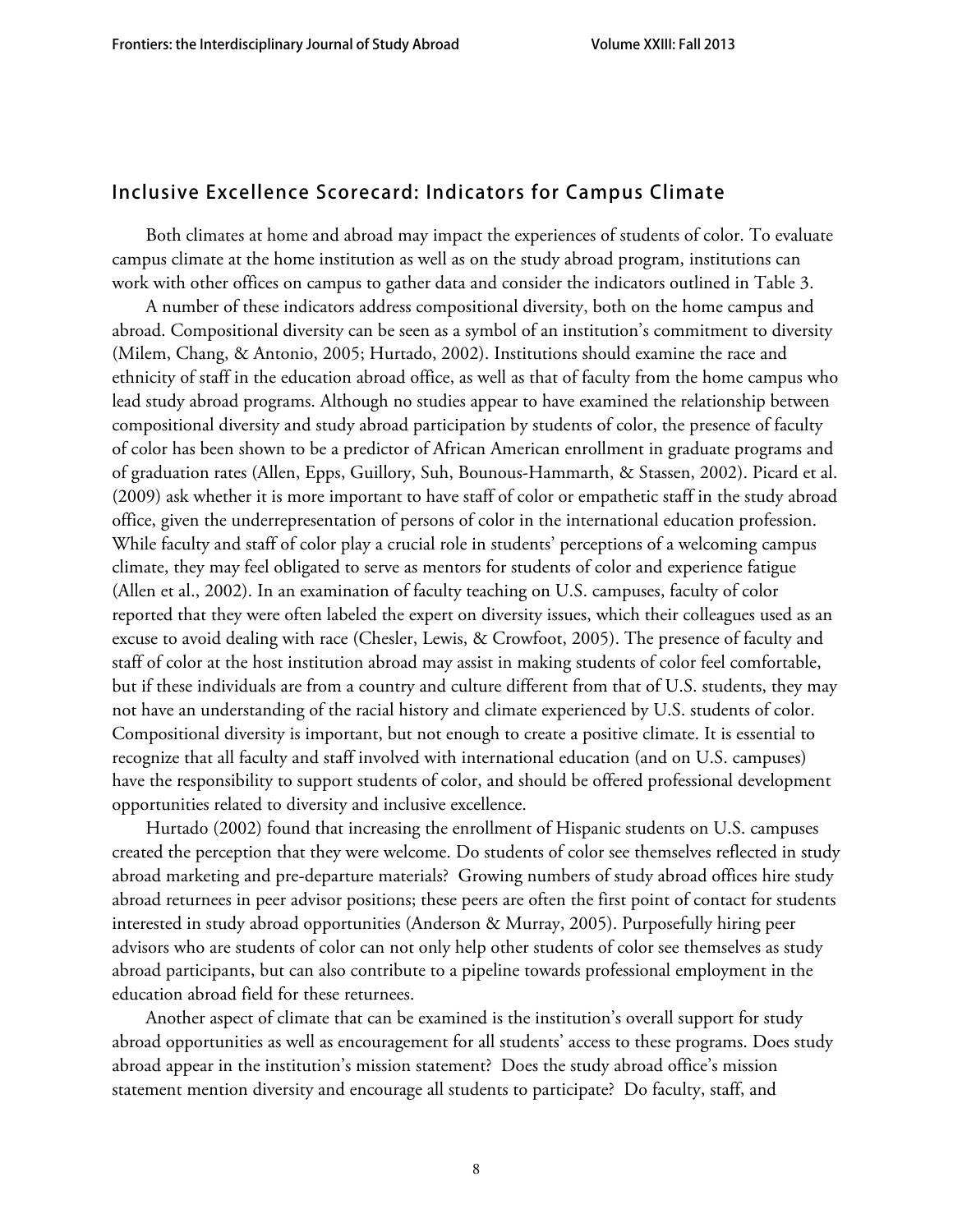#### **Karyn Sweeney**

administrators believe that study abroad is valuable, and do they encourage all students to participate?

Institutions should be encouraged to research campus climate issues at home to learn more about the situation faced by their students of color. If the university has recently conducted a campus climate survey, the study abroad office can review findings to learn what challenges and obstacles students face on the home campus. Not only will this assist in better understanding the experiences of students of color, but the study abroad office can also use results to identify and address areas in which they themselves may be contributing to a negative campus climate.

It is also crucial to learn more about what students of color experience while abroad, both in terms of discrimination and supportive environments. Though each person's study abroad experience is unique, the education abroad office can look for patterns that may occur in certain programs and/or countries. All students can be asked about experiences related to racial and ethnic identities in post study abroad surveys, which are typically anonymous or confidential. Students can also be encouraged to share this information directly with staff in order to improve advising for future participants. Students may also respond to requests to take part in information sessions for peers interested in study abroad, or to speak one on one with prospective participants. If the study abroad office has close relationships with other offices on campus, they may also be able to glean information about challenges faced abroad from other faculty and staff who work closely with students of color. When conducting site visits and program evaluations, the climate for students of color can be considered. Once institutions are aware of what types of climate issues students of color face abroad, they can work with both the students and on-site staff to develop strategies to address problems. Since U.S. universities struggle with their own climate issues, it is naïve to believe that study abroad offices will be able to remove all challenges related to race and ethnicity experienced in the host country. They can, however, let partner programs and host institutions know that they have high expectations that their students of color will be valued and supported. Staff can also work with returnees and future participants to create formal or informal mentoring programs so that returnees can advise participants on strategies to deal with racism and race-related challenges abroad, as well as share the positive aspects of being a student of color abroad.

### **Diversity in the Informal and Formal Curriculum**

Diversity in the formal and informal curriculum addresses the inclusion of content related to diversity throughout the study abroad experience, including advising materials, orientation and other pre-departure and preparation programs, academic courses, social experiences, and reentry programming. This inclusive excellence area also examines the type of study abroad programs offered.

Despite the lack of research regarding diversity in the informal curriculum, incorporating diverse content into marketing materials, orientations, and programs is often suggested as a means to better attract and support students of color (Carter, 1991; Cole, 1991; Ganz, 1991; Kasravi, 2009; McClure, Szelenyi, Niehaus, Anderson, & Reed, 2010; Picard, Bernardino, & Ehigiator, 2009; Tilman, 2010). In addition, the historical participation of people of color in international academic pursuits can also be emphasized. Although White students are overrepresented in study abroad, in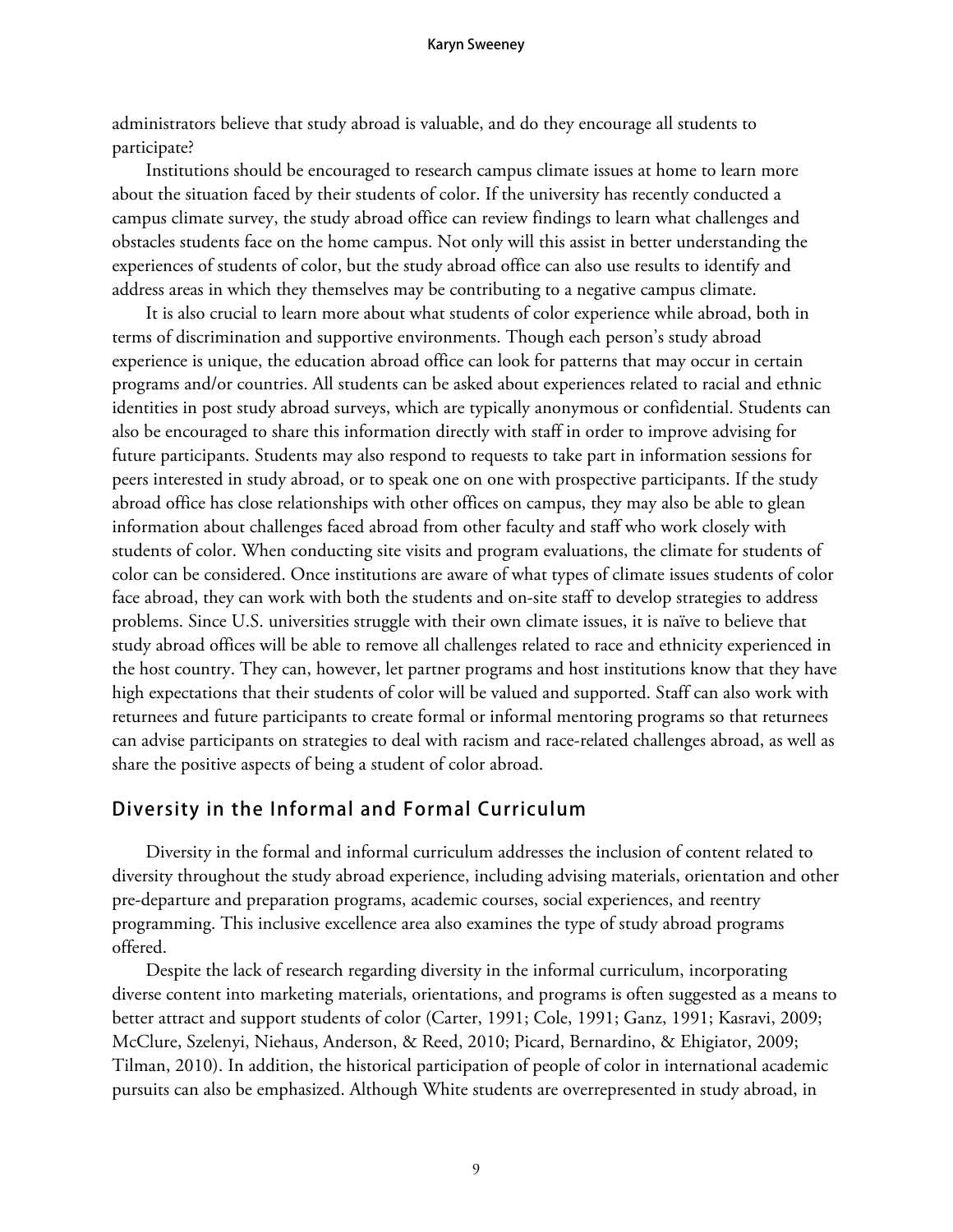actuality some communities of color have a long history of international study and travel that can and should be presented to students. Evans (2009) highlights the international academic history of African Americans beginning in the  $19<sup>th</sup>$  century, focusing on the experience of Anna Julia Cooper, who earned a Ph.D. at the Sorbonne in Paris in 1925 at the age of 66. A number of African Americans chose to earn degrees or conduct research outside the U.S., seeking a more supportive academic environment (Evans, 2009). Evans seeks to illustrate the international academic history of African Americans, noting that "the history of black women's study abroad can assist in moving barriers to educational opportunities that still exist for many black and women students" (2009, p. 94). Rather than assuming that communities of color have always been excluded from study abroad, international educators should explore whether in fact this is true, and share this knowledge with students.

The types of study abroad programs available may impact participation by students of color, who may be discouraged by their largely Eurocentric focus (McClure, Szelenyi, Niehaus, Anderson, & Reed, 2010). Goodwin and Nacht propose that although study abroad is useful to all students, "since the current structure is largely the creation of upper-middle-class white Americans of western European extraction, it is unattractive to minorities" (1988, p. 76). Non-traditional locations can be beneficial for all students: "the historical persistence of the traditional focus on Western Europe, in the eyes of many experts, has severely curtailed the capacity of study abroad to prepare students, and by extension the nation itself, for the global focus and realities that will shape life in this century" (Hoffa & DePaul, 2010, p. 2)

Several studies found that both Asian/Pacific Islander and Latino/a students may be interested in heritage-seeking when choosing a study abroad destination (Doan, 2002; Guerrero, 2006; McClure et al., 2010; Van Der Meid, 2003). Landau and Moore discovered that African American students studying abroad in Ghana were motivated by a quest for personal history and roots (2001). One participant noted: "A Black man going to Africa, you just have to see it for yourself…Black people, Black presidents, and Black people in all sorts of power. Black people as the majority, you are no longer the minority. It's amazing, and I wanted to witness it for myself" (Landau & Moore, 2001, p. 33). While McClure et al. (2010) suggest that more programs should be developed in countries populated by persons of color, students on these programs may also face unexpected challenges. Students might expect to fit in and be embraced, but this does not always occur (Comp, 2008; Jefferson, 1997; Landau & Moore, 2001). The climate abroad may have unanticipated consequences on students even in a country primarily populated by persons of color. Climate, curriculum, and learning and development are all interconnected, and may in turn impact access. The inclusion of formal and informal discussions of race and ethnicity, as well as culture and history, can encourage students to reflect on their identities as well as cultural and historical differences. Talburt and Stewart recommend that:

The different linguistic lessons and coping strategies that students learn from how members of the host culture perceive and treat them – the lessons of the raced and gendered nature of study abroad – should form an integral part of the formal on-site curriculum. Not only will this inclusion enable students marked by their race and gender to understand and deal with their positions, but it will invite all students to use race and gender as a fulcrum for cultural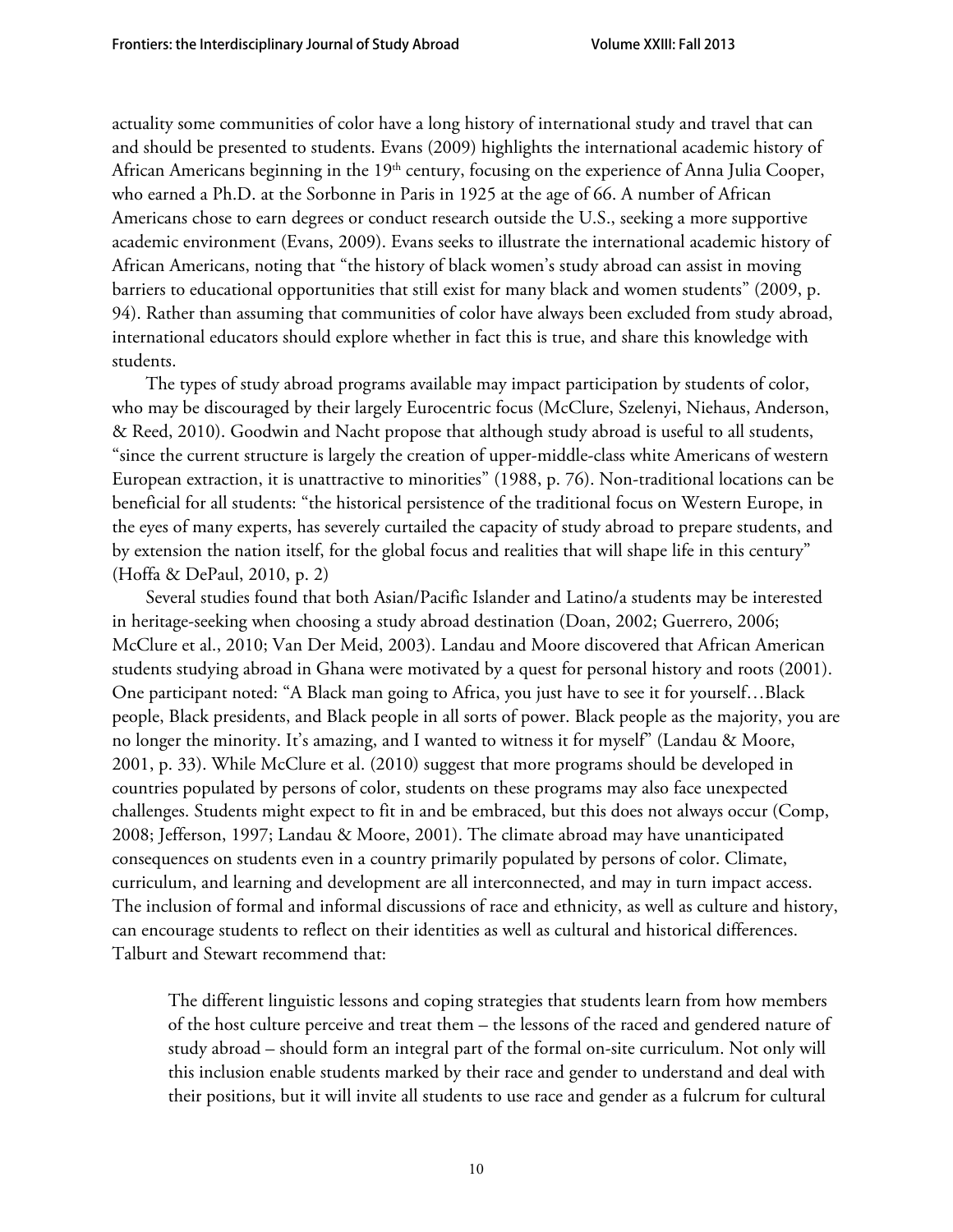understanding (1999, p. 173).

Landau & Moore found that "American students, both black and white, are forced to examine their domestic racial codes abroad. In fact, some whites noted they were forced to deal with "race in America" for the first time in Ghana" (Landau & Moore, 2001, p. 47). This examination of race and racism would likely be more productive if structured and facilitated as part of the program, and in turn has the potential to effect student learning and development.

# **Inclusive Excellence Scorecard: Indicators for Diversity in the Curriculum**

An attention to diversity in the informal curriculum of study abroad, such as advising materials, orientations, and social programs, may offer better support and encouragement to students of color as they prepare for the study abroad experience. Inclusion of diversity content in the formal curriculum of study abroad coursework may provide powerful opportunities for all students to reflect upon their identities, race in the U.S. and abroad, and position as "other." For a list of potential indicators related to diversity in the curriculum, see Table 4.

To evaluate diversity in the study abroad curriculum, institutions can examine whether race and ethnicity are addressed in advising materials for prospective students and in pre-departure and onsite orientation programs and materials. The potential impact of study abroad on identity development and the impact of identities on the study abroad experience and how students are perceived in-country are valuable conversations to have with all students preparing to study abroad. On-site orientations can include more specific discussions about race and ethnicity in the host country. What are the demographics of the host country? What roles have communities of color played in the country's culture and history? What resources exist for U.S. students of color? Courses offered on site can also be evaluated. Are courses focusing on race and ethnicity in the host country offered? In other courses, are the contributions of persons of color in the field of study included?

When institutions select or develop study abroad programs, the academic offerings, housing, support services, costs, and location are often considerations (Johnson, Rinehart, & Van Cleve, 2005). While these features are essential, institutions should also evaluate whether the programs offered are of interest to the students of color at their institutions. Do available programs fit the needs of all students on campus in terms of location, academic content, program length, and cost? What are the goals of students of color on the home campus in terms of study abroad participation, and do existing programs fulfill their needs?

### **Learning and Development**

Student learning and development gives attention to knowledge acquisition regarding diverse groups and cultures as well as cognitive and social development (Williams et al., 2005). Additionally, the student learning and development category addresses racial and ethnic identity development, the development of a national identity, and connections between the study abroad experience and academic major/minor.

Kasravi (2009) found that academic concerns were a priority for both students who studied abroad and those who opted not to participate. Students who did not study abroad indicated that a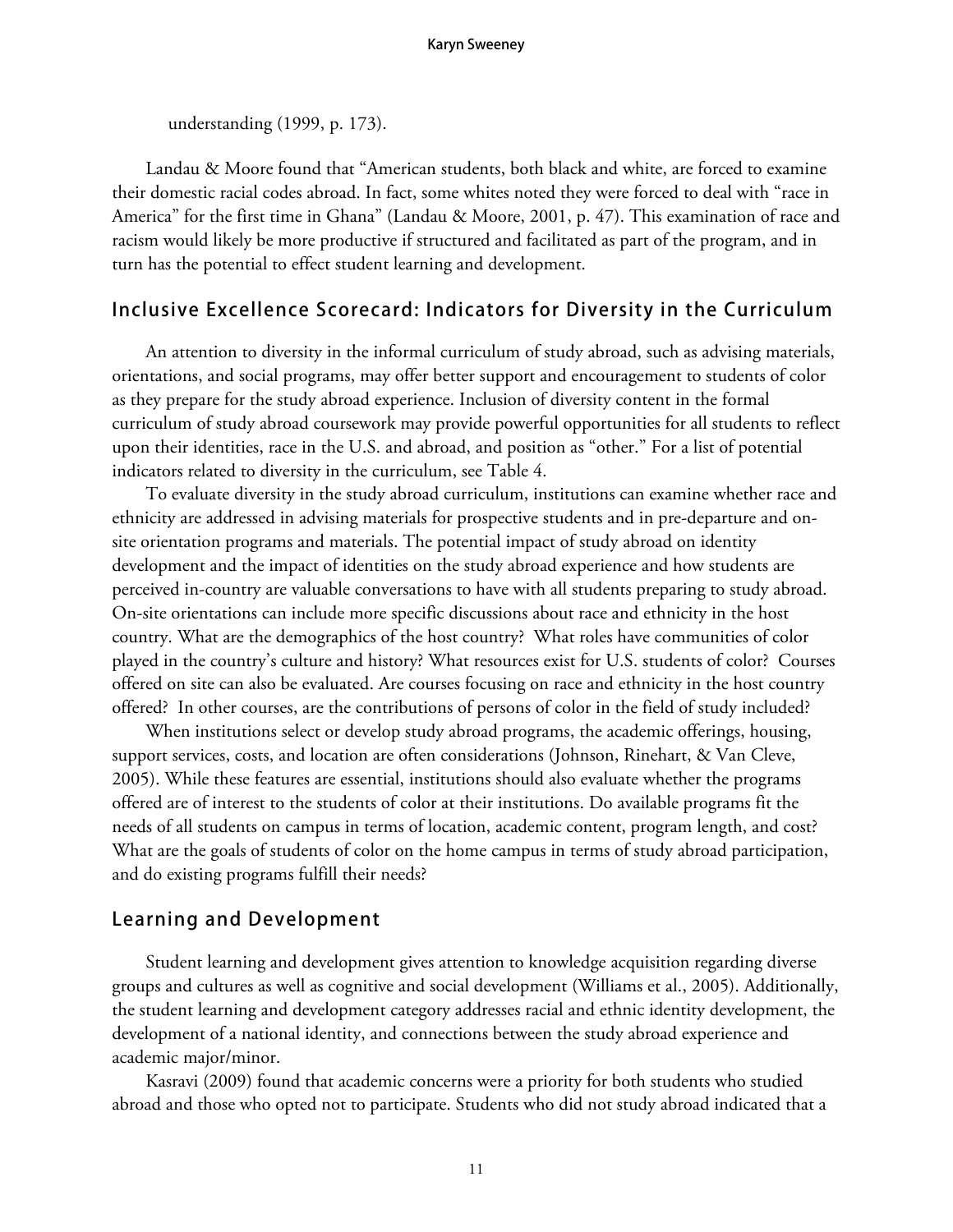main barrier was the fact that courses abroad did not fit into their academic program and the difficulty in getting classes approved (Kasravi, 2009). Similarly, Van Der Meid found that the primary reason that Asian American students did not go abroad was that study abroad did not seem appropriate for their academic programs (2003). Latino/a students in McClure et al.'s study expressed concern that study abroad would delay graduation, which would then lead to increased financial pressures (2010). While students who did study abroad overcame these academic barriers by changing majors, adding a second major, or delaying graduation (Kasravi, 2009), it seems that better integration of study abroad into the curriculum and deliberate connections between learning abroad and on the home campus would facilitate and enhance the study abroad experience for all students. Study abroad is often marketed as an opportunity for students to explore new cultures; students of color may not find that argument appealing, as many already successfully operate in multiple cultural contexts within the U.S. (Jackson, 2006). A strong connection to their academic program and an opportunity to explore their major discipline from a new perspective might be more attractive.

Study abroad may have a positive impact on racial and ethnic identity development for students of color (Day-Vines, Barker, & Exum, 1998; Doan, 2002; Jackson, 2006; Landau & Moore, 2001; Ng, 2003). Additionally, students may develop a stronger national identity. While some challenges related to climate abroad were discussed in a previous section, students of color may be surprised to discover that they are seen first as Americans by members of the host country rather than a person of color. Jackson (2006) noted that several of her participants began to discover an American national identity as they explored their African American identities; "the participants had previously expressed ambivalence about claiming American as part of their identities because of issues of racism in the U.S….Therefore, being seen as American first and African American second was amazing to them" (p. 148). Similar revelations occur for African American sojourners, as described below by two travel writers:

On my first venture to Europe – France, Germany, and Switzerland -- I saw no gaping mouths, no fish-faced looks, no double takes. I was astonished to discover that most of the Europeans I encountered viewed me first and foremost as an American. Not a black person. Not even a black American. As far as they were concerned, any differences between us were due to my American culture, not my color. I had never experienced that perception before – certainly not in my own country, where my color is the first thing that people notice about me (and I of them) (Grenier, 1997, p. 202).

Traveling, they taught me, means giving up personal ego and nationalistic arrogance. My hosts referred to me as the "American." I had to accept the fact that, as quiet as it's kept here in my own country, I am an American. Yet nothing in my experience had allowed me to think of myself in that way. At best I was a hyphenate: an African American. Some derivative of the "real" thing. In London I was a different type of "other", standing outside another norm. *I am an American* (Lazard, 1997, p. 222).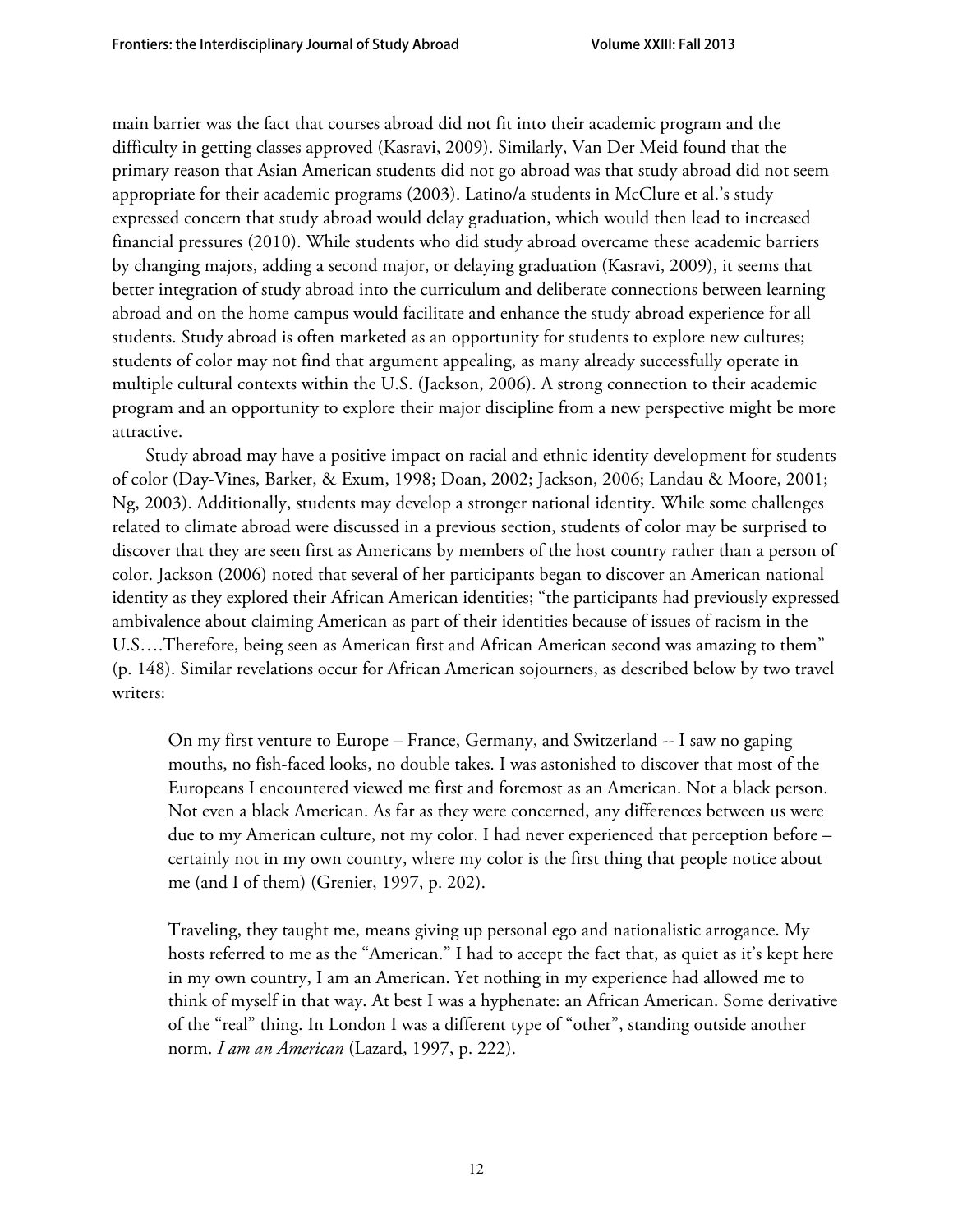# **Inclusive Excellence Scorecard: Indicators for Learning and Development**

The learning and development area of the scorecard is the least understood within study abroad. As institutions increasingly focus on developing learning outcomes and means for assessment, the experiences and outcomes of students of color should also be considered. To examine the learning and development of study abroad participants, institutions may consider opportunities for reflection, comparisons of learning outcomes, and self-reported skills development and personal growth (see Table 5). Are all students offered structured or unstructured opportunities to reflect on race and ethnicity while abroad and upon the return to campus? Are there direct connections between academic majors and study abroad opportunities, and do students in all majors have the opportunity to study abroad? Institutions are increasingly asked to assess learning outcomes for study abroad participants, and should consider race and ethnicity of students as a variable to determine whether there are differences in outcomes. What do students themselves report gaining from the study abroad experience? As discussed in the previous section, empirical studies suggest that U.S. students of color may experience both racial/ethnic and national identity development as a result of participation in study abroad. More research is needed regarding learning outcomes of study abroad to fully understand the potential for growth and development for all students, and to better understand the outcomes for students of color.

# **Conclusion**

Dialogue regarding the participation of students of color in study abroad must move beyond a focus solely on numbers, access, and deficits of students of color. The inclusive excellence scorecard (Tables 2-5) can be used as a tool for institutions to examine the participation and success of students of color in study abroad through the interconnected areas of access and equity, climate, diversity in the curriculum, and learning and development. It is crucial that institutions start efforts to impact underrepresentation by first considering conditions on their own campuses. These selfassessments can then be shared to contribute to the larger body of knowledge regarding students of color and study abroad. Not all of the indicators will be relevant or appropriate to every institution/organization. This scorecard was developed from the author's experience working in a U.S. university setting. While many of these indicators can be useful for program providers and host universities, additional indicators can be developed that are more applicable to the work and spheres of influence of these types of institutions.

Additional research is needed to address the experiences of students of color abroad, as well as similarities and differences among different racial and ethnic groups and subgroups. While the focus of this scorecard is limited to students of color, it is also important to recognize that multiple identities play a part in the study abroad experience, including gender identity, socioeconomic status, generational status in the U.S. and in college, and sexual orientation, to name a few. There are also many other underrepresented groups in study abroad, and the concept of inclusive excellence can be utilized to examine the participation of these groups as well.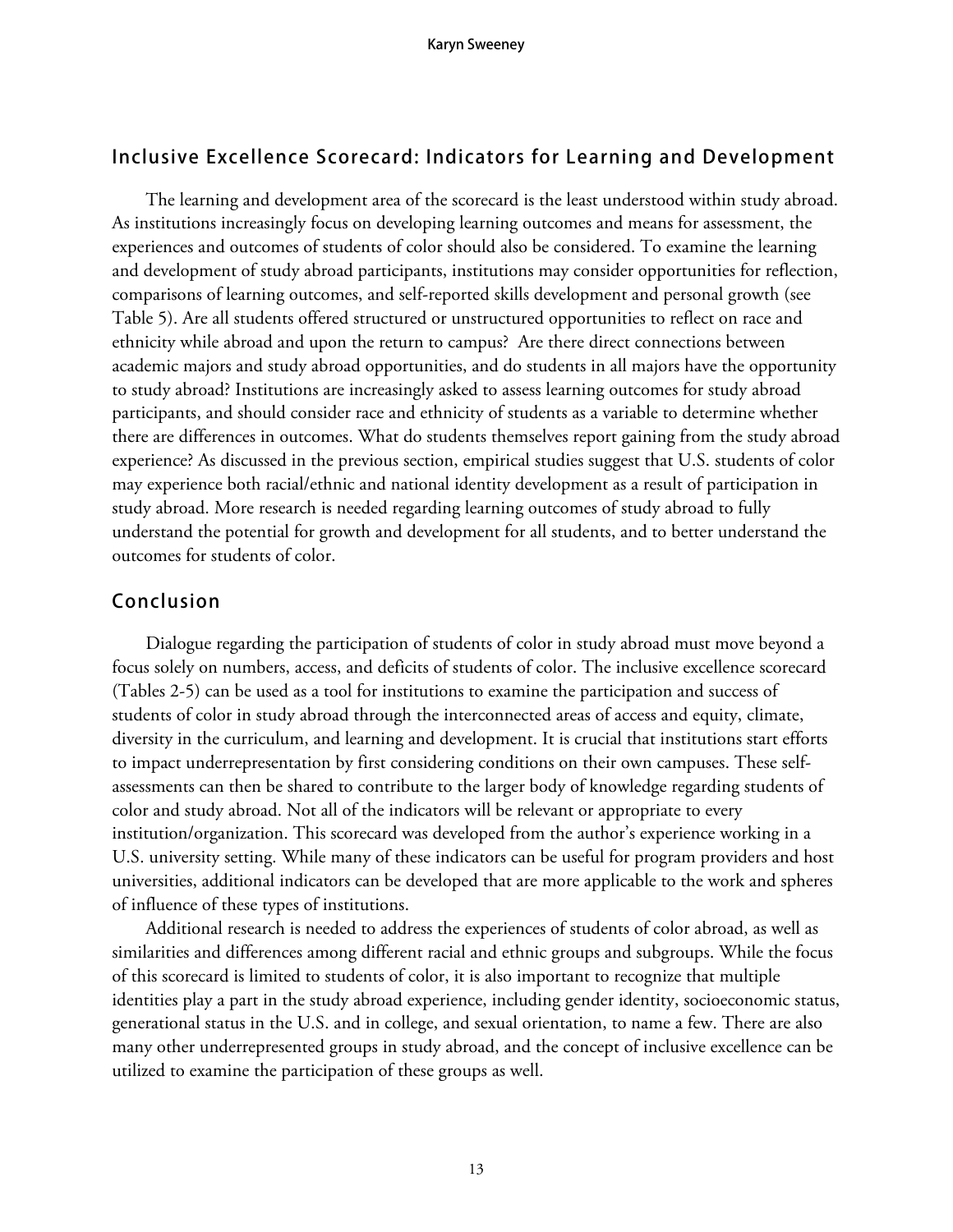Inclusive excellence requires an examination of the experiences of students of color both individually and collectively (Tuitt, 2009). Until institutions have a clear understanding of the experiences, challenges, and opportunities on their own campuses and study abroad programs, they cannot effectively create change to better serve students of color in the pre-departure, in-country, and reentry phases of study abroad. In order to be successful, these efforts must be coordinated as part of larger institutional efforts toward creating an inclusive campus.

Inclusive excellence has much to offer the field of study abroad, and has the potential to enhance study abroad participation – and quality of experience – for students of color. This, along with a deliberate focus on diversity in the curriculum, may have a positive impact on all students who are provided with opportunities to not only learn about the culture of a new country, but to also explore their own identities and cultural contexts related to race and ethnicity. While students of color who do not study abroad miss out on individual opportunities for growth, underrepresentation also impacts institutions, industry, our country, and communities abroad, who all fail to benefit from the contributions of students of color.

# **References**

- Allen, W.R., Epps, E.G., Guillory, E.A., Suh, S.A., Bounous-Hammarth, M., & Stassen, M.L.A. (2002). Outsiders within: Race, gender, and faculty status in U.S. higher education. In W.A. Smith, P.G. Altbach, & K. Lomotey (Eds.), *The racial crisis in American higher education: Continuing challenges for the twenty-first century* (pp. 189-220). Albany, NY: SUNY Press.
- Anderson, L.C. & Murray, C.S. (2005). Advising principles and strategies. In J.L. Brockington, W.W. Hoffa, and P.C. Martin (Eds.), *NAFSA's guide to education abroad for advisers and administrators* (pp. 173-191). Washington, D.C.: NAFSA: Association of International Educators.
- Bailey Shea, C. (2009). Issues that affect American college students' participation in study abroad (Doctoral dissertation). Retrieved from Proquest Dissertations and Theses. (Publication No. AAT 3395372).
- Bauman, G.L., Bustillos, L.T., Bensimon, E.M., Brown II, M.C., & Bartee, R.D. (2005). *Achieving equitable educational outcomes with all students: The institution's roles and responsibilities*. Washington, D.C.: Association of American Colleges and Universities.
- Bolen, M.C. (Ed.). (2007). *A Guide to Outcomes Assessment in Education Abroad*. Carlisle, PA: Forum on Education Abroad.
- Carter, H.M. (1991). Minority access to international education. In Council on International Educational Exchange*, Black students and overseas programs: Broadening the base of participation* (pp. 9-20). Papers and speeches presented at the 43rd CIEE International Conference on Educational Exchange, Charleston, SC, November 7-9, 1990. Retrieved from http://www.eric.ed.gov/PDFS/ED340323.pdf
- Chesler, M., Lewis, A., & Crowfoot, J. (2005). *Challenging Racism in Higher Education.* Lanham, MD: Rowman & Littlefield Publishres, Inc.
- Cole, J.B. (1991). Opening address of the 43rd international conference on educational exchange. In Council on International Educational Exchange*, Black students and overseas programs:*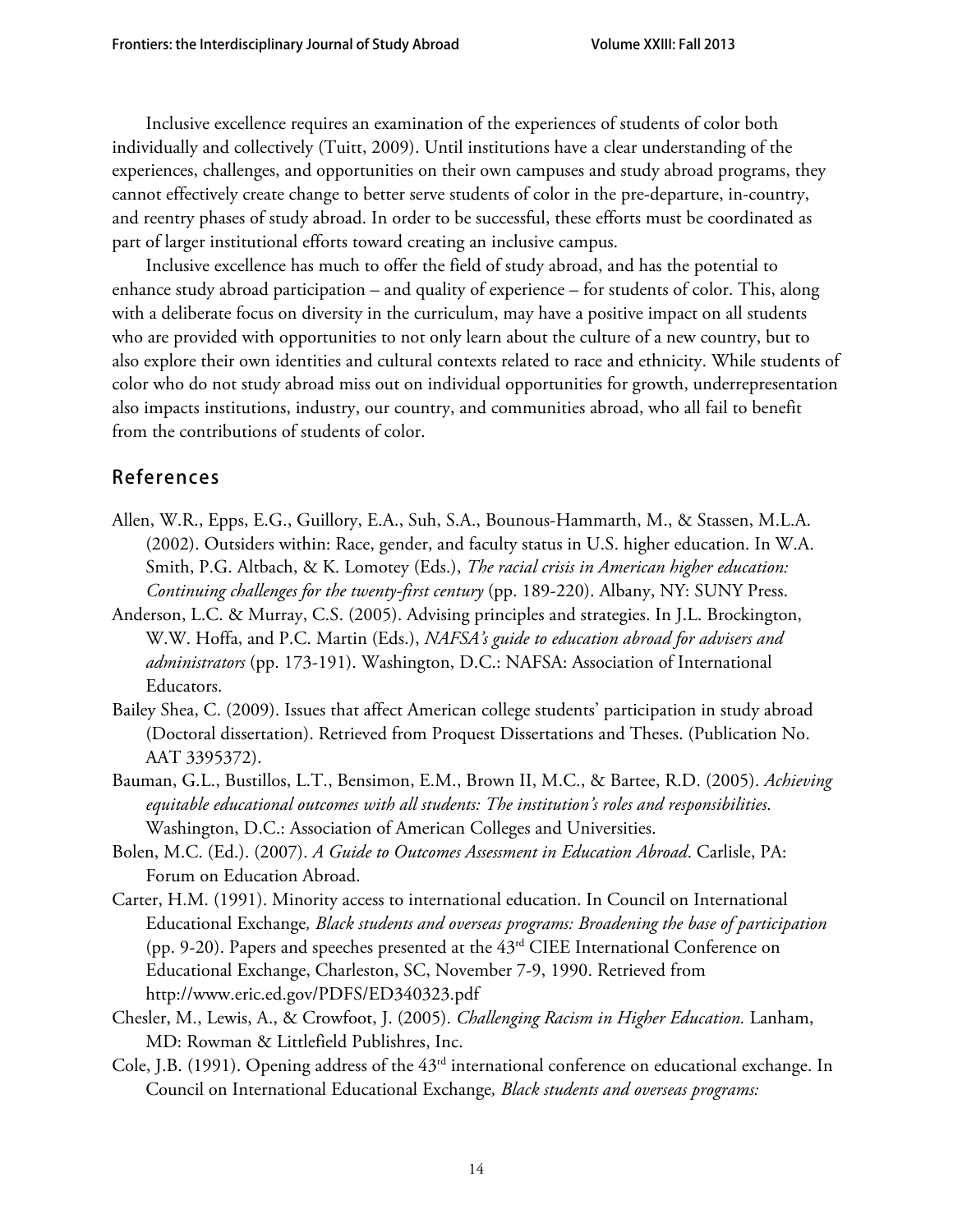*Broadening the base of participation* (pp.1-8). Papers and speeches presented at the 43rd CIEE International Conference on Educational Exchange, Charleston, SC, November 7-9, 1990. Retrieved from http://www.eric.ed.gov/PDFS/ED340323.pdf

- Comp, D. (2007). What we know about diversity in education abroad: State of the research. In C.A. Herrin, S. Dadzie, & S.A. MacDonald (Eds.), *Proceedings for the Colloquium on Diversity in Education Abroad: How to Change the Picture* (pp.48-52). Washington, D.C.: Academy for Educational Development.
- Comp, D. (2008). U.S. heritage-seeking students discover minority communities in Western Europe. *Journal of Studies in International Education* 12 (29-37).
- Day-Vines, N., Barker, J.M., & Exum, H.A. (1998, September). Impact of diasporic travel on ethnic identity development of African American college students. *College Student Journal, 32*(3), 463-471.
- Doan, T.M. (2002). *Asian American students: Study abroad participation, perspectives and experiences*  (Master's thesis, University of Minnesota). Retrieved from http://oldlac.gps.umn.edu/ci/resources/planBPaper/complete%20paper.pdf
- Evans, S.Y. (2009). African American women scholars and international research: Dr. Anna Julia Cooper's legacy of study abroad. *Frontiers: The Interdisciplinary Journal of Study Abroad*, 18, 77-100.
- Ganz, M.A. (1991). The Spelman experience: Encouraging and supporting minority students abroad. In Council on International Educational Exchange*, Black students and overseas programs: Broadening the base of participation* (pp.43-55). Papers and speeches presented at the 43rd CIEE International Conference on Educational Exchange, Charleston, SC, November 7-9, 1990. Retrieved from http://www.eric.ed.gov/PDFS/ED340323.pdf
- Goodwin, C.D. & Nacht, M. (1988). *Abroad and beyond: Patterns in American overseas education.* New York, NY: Cambridge University Press.
- Grenier, D. (1997). Homegirl on the range. In E. Lee (Ed.), *Go girl! The Black woman's book of travel and adventure* (pp. 199-204). Portland, OR: Eighth Mountain Press.
- Guerrero, E. (2006). *The road less traveled: Latina/o students and the impact of studying abroad.* (Doctoral Dissertation, University of Californa, Los Angeles, California). Retrieved from http://gradworks.umi.com/32/49/3249418.html
- Harper, S.R. & Quaye, S.J. (2009). Beyond sameness, with engagement and outcomes for all: An introduction. In S.R. Harper and S.J. Quaye (Eds), *Student engagement in higher education: Theoretical perspectives and practical approaches for diverse populations* (pp. 1-15). New York, NY: Routledge.
- Hoffa, W.W. & DePaul, S.C. (2010). Introduction. In W.W. Hoffa & S.C. DePaul (Eds.). *A history of U.S. study abroad: 1965-Present* (pp. 1-13). Frontiers: The Interdisciplinary Journal of Study Abroad: Carlisle, PA .
- Hurtado, S. (2002). Creating a climate of inclusion: Understanding Latina/o college students. In W.A. Smith, P.G. Altbach, & K. Lomotey (Eds.), *The racial crisis in American higher education: Continuing challenges for the twenty-first century* (pp. 121-135). Albany, NY: SUNY Press.
- Institute of International Education (2012). *Open doors 2012 report on international educational exchange: Profile of U.S. study abroad students, 2000/2001-2010/11.* Retrieved from the Institute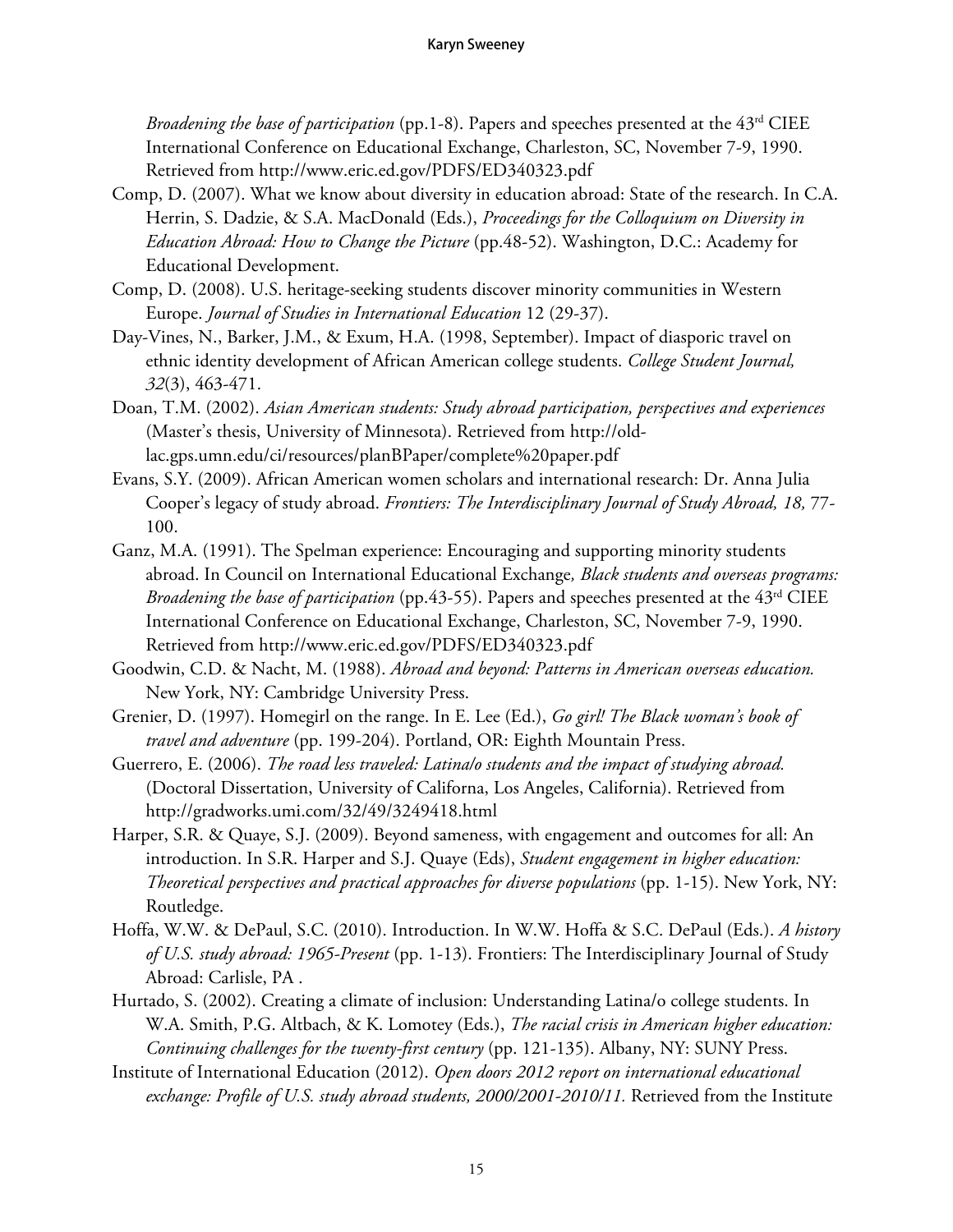of International Education website: http://opendoors.iienetwork.org/

- Jackson, M.J. (2005, Fall). Breaking the barriers to overseas study for students of color and minorities. *IIE Networker*, 16-18. Retrieved from Institute of International Education website: http://www.iienetwork.org
- Jackson, M.J. (2006). *Traveling shoes: Study abroad experiences of African American students participating in California State University international programs* (Doctoral dissertation). Retrieved from ProQuest Dissertations and Theses database. (AAT 3227519).
- Jefferson, K.M. (1997). Genesis of the traveling spirit. In E. Lee (Ed.), *Go girl! The Black woman's book of travel and adventure* (pp. 269-274). Portland, OR: Eighth Mountain Press.
- Johnson, S., Rinehart, N., & Van Cleve, L. (2005). Program designs and strategies. In J.L. Brockington, W.W. Hoffa, and P.C. Martin (Eds.), *NAFSA's guide to education abroad for advisers and administrators* (pp. 345-371). Washington, D.C.: NAFSA: Association of International Educators.
- Kasravi, J. (2009). *Factors influencing the decision to study abroad for students of color: Moving beyond the barriers* (Doctoral dissertation, University of Minnesota). Retrieved from http://purl.umn.edu/55058
- Kuh, G.D. (2009). Afterword. In S.R. Harper and S.J. Quaye (Eds), *Student engagement in higher education: Theoretical perspectives and practical approaches for diverse populations* (pp. 313-18). New York, NY: Routledge.
- Landau, J. & Moore, D.C. (2001). Towards reconciliation in the motherland: Race, class, nationality, gender, and the complexities of American student presence at the University of Ghana, Legon. *Frontiers: The Interdisciplinary Journal of Study Abroad, 7,* 25-58. Retrieved from http://www.frontiersjournal.com/issues/vol7/
- Lazard, D. (1997). Finding myself in the world. In E. Lee (Ed.), *Go girl! The Black woman's book of travel and adventure* (pp. 221-225). Portland, OR: Eighth Mountain Press.
- Lebold, C.J., Henry, A., Houston, P., Jackson, M., Scheibe, M., & Van Der Meid, S. (2005). Reaching underrepresented constituencies. In J.L. Brockington, W.W. Hoffa, and P.C. Martin (Eds.), *NAFSA's guide to education abroad for advisors and administrators* (pp. 207-238). Washington, D.C.: NAFSA: Association of International Educators.
- Lewis, H. (2009). *A student's guide to being happy in Argentina*. Paoli, PA: The Elevator Group.
- McClure, K.R., Szelenyi, K., Niehaus, E., Anderson, A.A., & Reed, J. (2010). "We just don't have the possibility yet": U.S. Latina/o narratives on study abroad. *Journal of Student Affairs Research and Practice, 47*(3), 367-386. doi: 10.2202/1949-6605.6506
- Milem, J.F., Chang, M.J., & Antonio, A.L. (2005). *Making diversity work on campus: A researchbased perspective.* Washington, D.C.: Association of American Colleges and Universities.
- National Center for Education Statistics. (2011). Total fall enrollment in degree-granting institutions, by level of student, sex, attendance status, and race/ethnicity: Selected years, 1976 through 2010. Retrieved from http://nces.ed.gov
- Ng, H. (2003). *Sojourner's truth: Intergenerational conflict and racial identity attitudes among second generation Asian American participants in college study abroad programs in Asia* (Psy.D. Dissertation, Wright Institute). Available from ProQuest Dissertation and Theses database. (Publication No. AAT 3118441)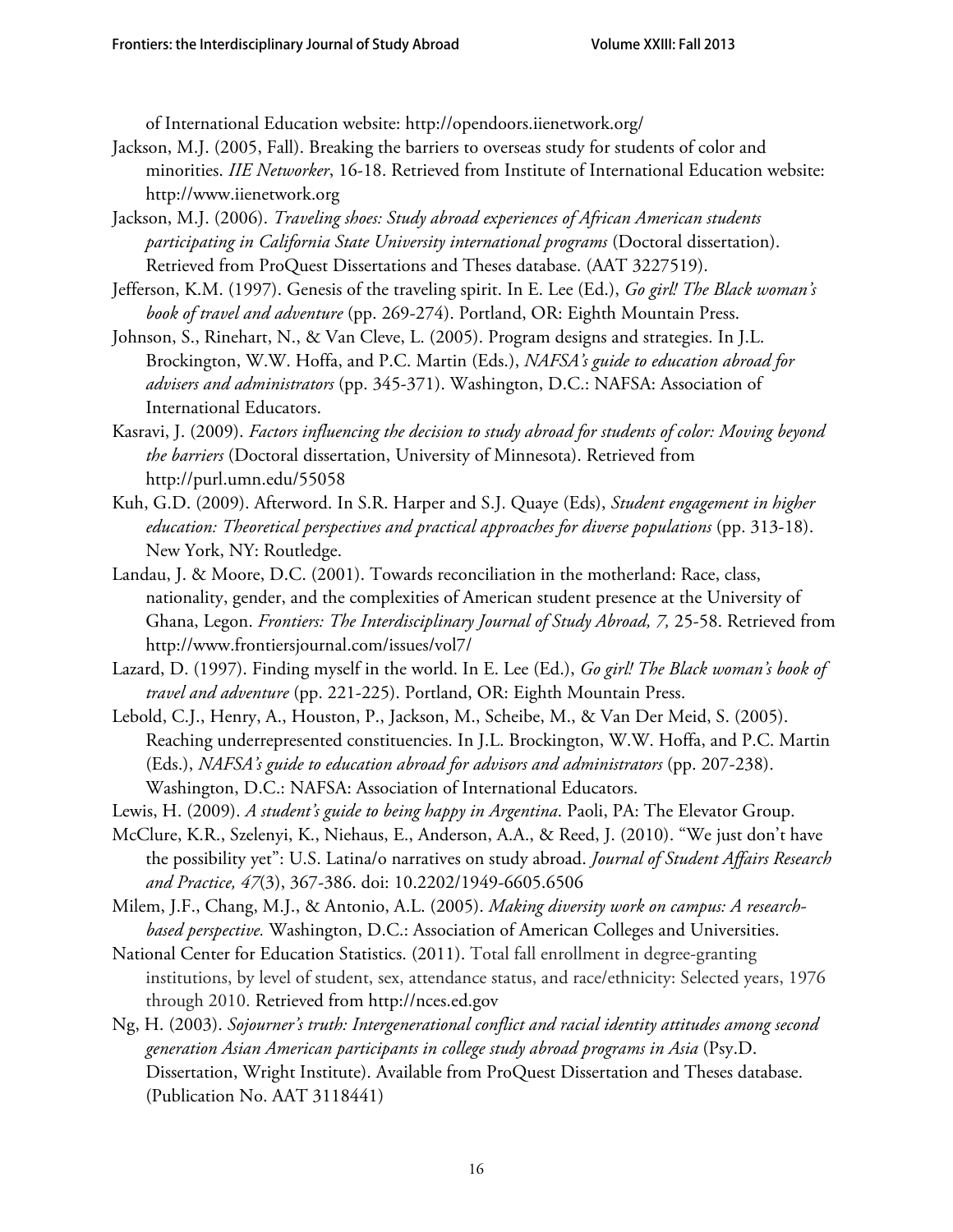- Norfles, N. (2003, January). *Toward equal and equitable access: Obstacles and opportunities in international education.* Paper presented at the Global Challenges and U.S. Higher Education Research Conference, Duke University, Durham, North Carolina. Retrieved from http://ducis.jhfc.duke.edu/archives/globalchallenges/pdf/norfles\_paper.pdf
- Obama, M. (2011, January 19). *First Lady Michelle Obama's 100,000 strong China study abroad initiative* [video recording]. Retrieved from http://vimeo.com/18991021
- Penn, E.B. & Tanner, J. (2009). Black students and international education: An assessment. *Journal of Black Studies 40*, 266-282. doi: 10.1177/0021934707311128
- Picard, E., Bernardino, F., & Ehigiator, K. (2009). Global citizenship for all: Low minority participation in study abroad – seeking strategies for success. In R. Lewis (Ed.), *The handbook of practice and research in study abroad: Higher education and the quest for global citizenship* (pp. 321-345). New York, NY: Routledge.
- Raby, R. (2006, Fall). Community college study abroad: Making study abroad accessible to all students. *IIE Networker,* 39-40.
- Redden, E. (2010, July 13). Academic outcomes of study abroad. *Inside Higher Ed.* Retrieved from www.insidehighered.com
- Salisbury, M.H., Umbach, P.D., Paulsen, M.B., & Pascarella, E.T. (2009). Going global: Understanding the choice process of the intent to study abroad. *Research in Higher Education 50,* 119-143. Doi: 10.1007/s11162-008-9111-x.
- Salisbury, M., Paulsen, M., & Pascarella, E. (2011). Why do All the Study Abroad Students Look Alike? Applying an Integrated Student Choice Model to Explore Differences in the Factors that Influence White and Minority Students' Intent to Study Abroad. *Research in Higher Education*, *52*(2), 123–150. doi:10.1007/s11162-010-9191-2
- Stallman, E., Woodruff, E., Kasravi, J., & Comp, D. (2010). The diversification of the student profile. In W. W. Hoffa and S.C. DePaul (Eds.), *A history of U.S. study abroad: 1965-present*  (pp.115-160). A special publication of Frontiers: The Interdisciplinary Journal of Study Abroad. Lancaster, PA: Frontiers.
- Stearns, P.N. (2009). *Educating global citizens in colleges and universities: Challenges and opportunities.* New York, NY: Routledge.
- Sutton, R. & Rubin, D. (n.d.). *Selected GLOSSARI research findings pertaining to student diversity and education abroad*. Retrieved from http://glossari.uga.edu
- Talburt, S., & Stewart, M.A. (1999). What's the subject of study abroad? Race, gender, and "living culture." *The Modern Language Journal 83,* 163-175.
- Tuitt, F. (2009). Summary. In M.F. Howard-Hamilton, C.L. Morelon-Quainoo, S.D. Johnson, R. Winkle-Wagner, and L. Santiague (Eds.), *Standing on the outside looking in: Underrepresented students' experiences in advanced-degree programs* (pp. 203-226). Sterling, VA: Stylus.
- U.S. Department of Education (2011). Federal TRIO programs. Retrieved from the U.S. Department of Education website: http://www2.ed.gov/about/offices/list/ope/trio/index.html
- Van Der Meid, J.S. (2003). Asian Americans: Factors influencing the decision to study abroad. *Frontiers: The Interdisciplinary Journal of Study Abroad, 9,* 71-110. Retrieved from http://www.frontiersjournal.com/issues/vol9/
- Williams, D.A., Berger, J.B., & McClendon, S.A. (2005). *Toward a model of inclusive excellence and*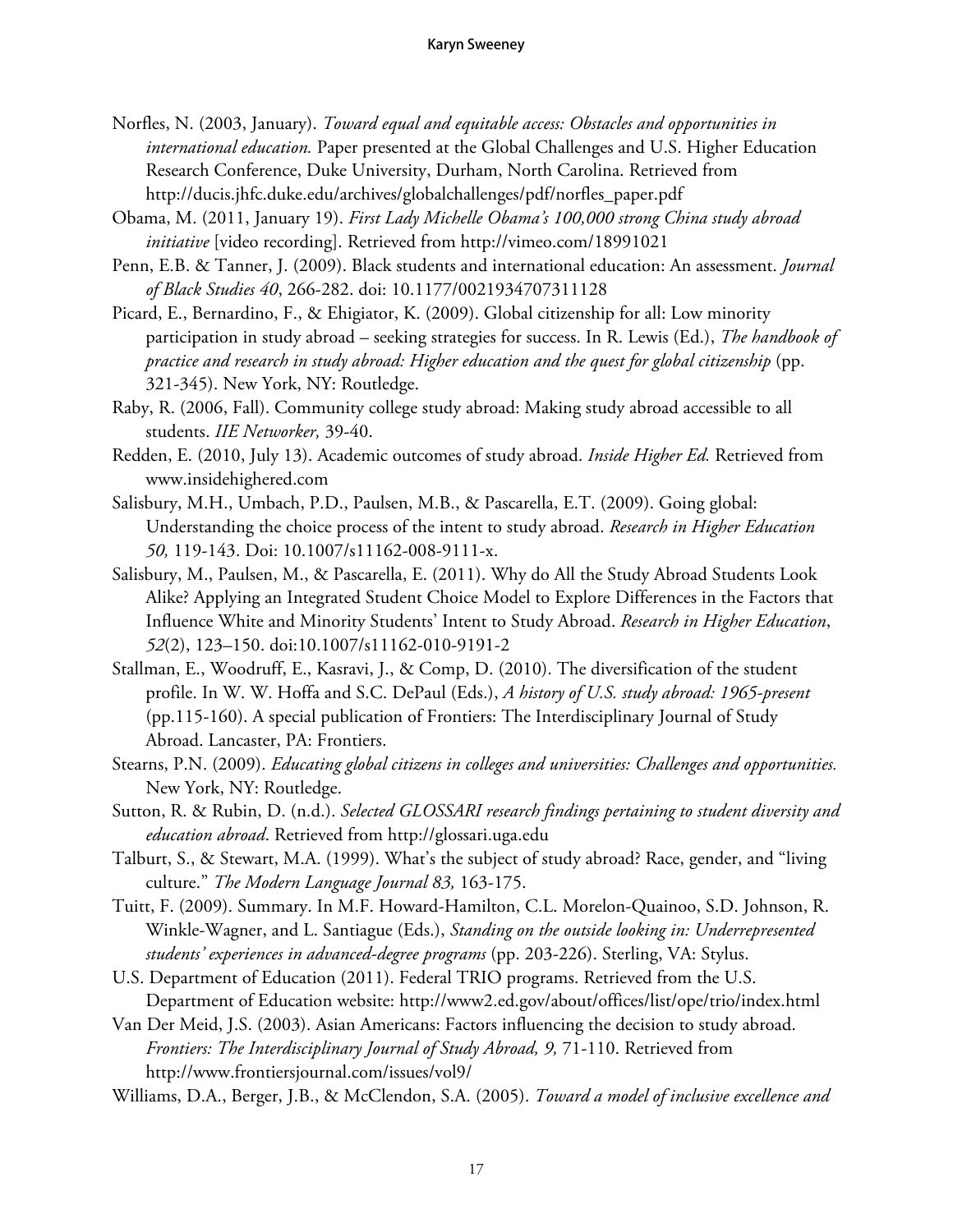*change in postsecondary institutions.* Washington, D.C.: Association of American Colleges and Universities.

| Race/<br>Ethnicity                             | U.S.<br>2005 | Study<br>Abroad<br>2005/06 | U.S.<br>2006 | Study<br>Abroad<br>2006/07 | U.S.<br>2007 | Study<br>Abroad<br>2007/08 | <b>U.S.</b><br>2008 | Study<br>Abroad<br>2008/09 | U.S.<br>2009 | Study<br>Abroad<br>2009/10 | U.S.<br>2010 | Study<br>Abroad<br>2010/11 |
|------------------------------------------------|--------------|----------------------------|--------------|----------------------------|--------------|----------------------------|---------------------|----------------------------|--------------|----------------------------|--------------|----------------------------|
| White                                          | 65.7         | 83                         | 65.2         | 81.9                       | 64.4         | 81.8                       | 63.3                | 80.5                       | 62.3         | 78.7                       | 60.5         | 77.8                       |
| Asian/<br>Pacific<br><b>Islander</b>           | 6.5          | 6.3                        | 6.6          | 6.7                        | 6.7          | 6.6                        | 6.8                 | 7.3                        | 6.5          | 7.9                        | 6.1          | 7.9                        |
| Hispanic or<br>Latino/a                        | 10.8         | 5.4                        | 11.1         | 6.0                        | 11.4         | 5.9                        | 11.9                | 6.0                        | 12.5         | 6.4                        | 13           | 6.9                        |
| <b>Black</b><br>or<br>African<br>American      | 12.7         | 3.5                        | 12.8         | 3.8                        | 13.1         | $\overline{4}$             | 13.5                | 4.2                        | 14.3         | 4.7                        | 14.5         | 4.8                        |
| <b>Multiracial</b>                             | $\star$      | 1.2                        | $\star$      | 1.2                        | $\star$      | 1.2                        | $\star$             | 1.6                        | $\star$      | 1.9                        | 1.5          | 2.1                        |
| American<br>Indian/<br>Alaska<br><b>Native</b> | $\mathbf{1}$ | 0.6                        | $\mathbf 1$  | 0.5                        | $\mathbf{1}$ | 0.5                        | 1                   | 0.5                        | $\mathbf{1}$ | 0.5                        | 0.9          | 0.5                        |

Table 1 Total U.S. Fall enrollment in degree-granting post-secondary institutions and annual study abroad participation, percentage distribution by race and ethnicity

*Note.* \*NCES data did not include a multiracial category until 2010. U.S. enrollment in post‐secondary institution data is from National Center for Education Statistics (2011); study abroad data is from Institute of International Education (2012).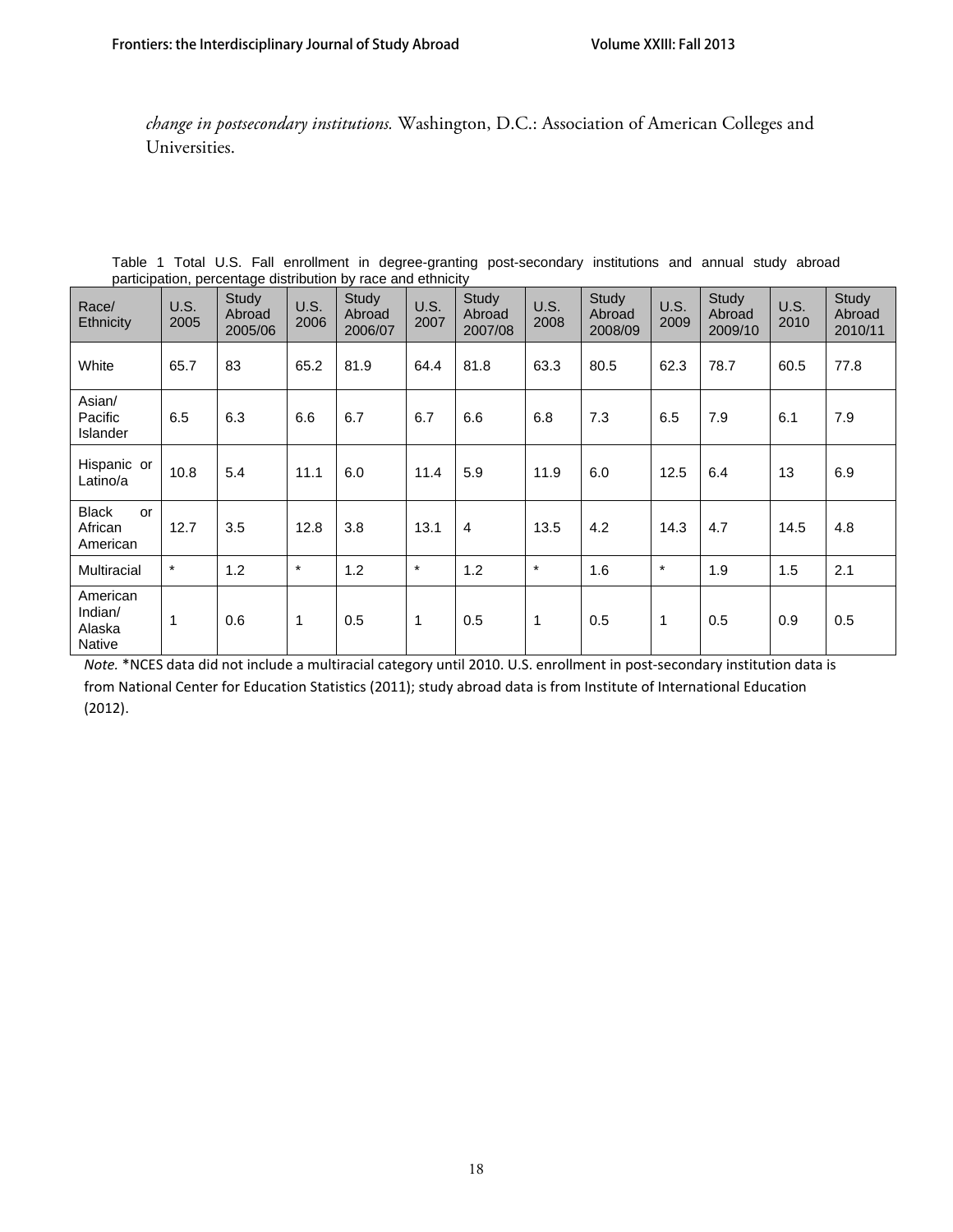| <b>Inclusive</b><br>Area | <b>Excellence</b> | <b>Definition</b>                                                                               | <b>Sample Indicators</b>                                                                                                                                                                                                                                                                                                                                                                                                                                                                                                                                                                                                                                                                                                                                                                                                                                                                                                                                                                                                                                                                                                                                                                                                                                                                                                                                                                                                                         |
|--------------------------|-------------------|-------------------------------------------------------------------------------------------------|--------------------------------------------------------------------------------------------------------------------------------------------------------------------------------------------------------------------------------------------------------------------------------------------------------------------------------------------------------------------------------------------------------------------------------------------------------------------------------------------------------------------------------------------------------------------------------------------------------------------------------------------------------------------------------------------------------------------------------------------------------------------------------------------------------------------------------------------------------------------------------------------------------------------------------------------------------------------------------------------------------------------------------------------------------------------------------------------------------------------------------------------------------------------------------------------------------------------------------------------------------------------------------------------------------------------------------------------------------------------------------------------------------------------------------------------------|
| <b>Access and Equity</b> |                   | The compositional<br>number<br>and<br>success levels of<br>students of color in<br>study abroad | What is the profile of students of color on the home<br>campus?<br>How do the race/ethnicity of study abroad participants<br>compare to the race/ethnicity of the overall student<br>population?<br>Are certain majors more likely to study abroad? Are<br>students of color equally represented in these majors?<br>How do students hear about study abroad? Are there<br>different patterns according to race/ethnicity?<br>Are students aware of available scholarships for study<br>abroad and how to use financial aid? If students with<br>financial need are not applying for scholarships, why not?<br>What do applicants identify as goals and potential<br>challenges for their study abroad experiences? Do these<br>differ by race/ethnicity?<br>What do students of color who opt not to study abroad<br>say were the factors that led to this decision?<br>How does the race/ethnicity of students who apply for<br>study abroad but withdraw or return early compare to that<br>of the overall study abroad population? What factors<br>influence these decisions?<br>How does the race/ethnicity of students who study<br>abroad multiple times, or opt to extend for a year,<br>compare to that of the overall study abroad population?<br>Does the impact of study abroad on home campus GPA<br>vary by race/ethnicity?<br>Does study abroad participation impact graduation rates?<br>If so, do these vary by race/ethnicity? |

Table 2 Inclusive Excellence Scorecard: Access and Equity in Study Abroad

*Note.* Inclusive Excellence Scorecard adapted from Williams, Berger, & McClendon, 2005, p.21.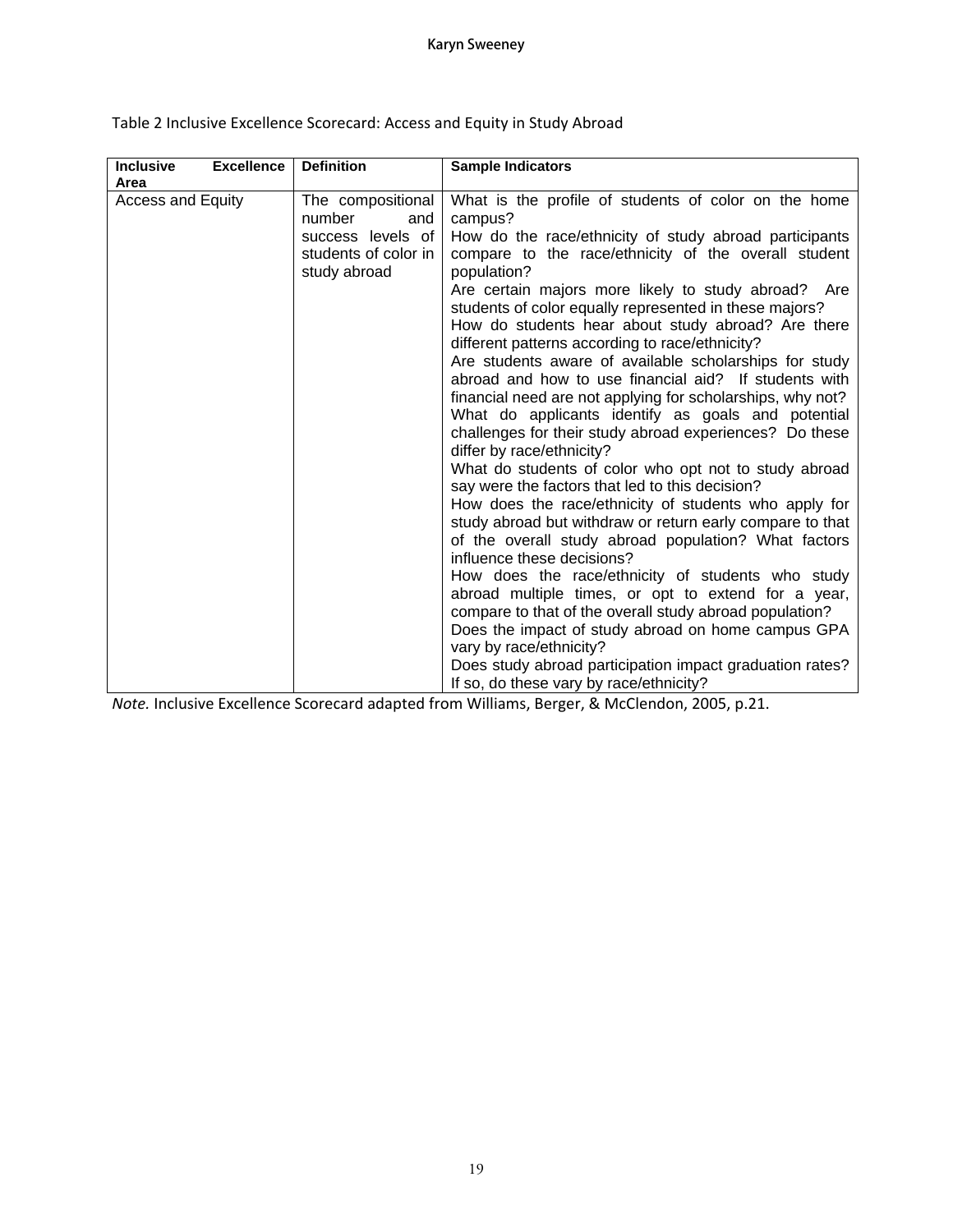Table 3 Inclusive Excellence Scorecard: Campus Climate in Study Abroad

| <b>Excellence</b><br><b>Inclusive</b> | <b>Definition</b>                                                                                                                                                         | Sample Indicators                                                                                                                                                                                                                                                                                                                                                         |
|---------------------------------------|---------------------------------------------------------------------------------------------------------------------------------------------------------------------------|---------------------------------------------------------------------------------------------------------------------------------------------------------------------------------------------------------------------------------------------------------------------------------------------------------------------------------------------------------------------------|
| Area                                  |                                                                                                                                                                           |                                                                                                                                                                                                                                                                                                                                                                           |
| Campus Climate                        | The<br>development<br>of a psychological<br>behavioral<br>and<br>climate supportive<br>of all students, both<br>the<br>home<br>on<br>campus and on the<br>study<br>abroad | What is the race/ethnicity of staff, including student workers,<br>in the study abroad office?<br>What is the race/ethnicity of faculty at the home institution<br>who lead study abroad programs?<br>What is the race/ethnicity of staff, faculty, and students at<br>host institutions?<br>Are students of color represented in marketing (print and<br>web) materials? |
|                                       | program.                                                                                                                                                                  | Does the home institution's mission statement mention study<br>abroad?<br>Does the study abroad office's mission statement mention                                                                                                                                                                                                                                        |
|                                       |                                                                                                                                                                           | diversity?<br>What types of outreach efforts exist to encourage students of<br>color to study abroad?                                                                                                                                                                                                                                                                     |
|                                       |                                                                                                                                                                           | Are faculty/staff/administrators supportive of study abroad?<br>Can they articulate its value to students? Pay particular<br>attention to those who act as mentors for students of color on<br>campus.                                                                                                                                                                    |
|                                       |                                                                                                                                                                           | What are the findings of campus climate surveys on the<br>home campus? How might these issues impact study abroad<br>participation?                                                                                                                                                                                                                                       |
|                                       |                                                                                                                                                                           | What types of opportunities for development related to<br>diversity issues exist for staff and faculty on the home<br>campus?<br>Do formal or informal mentoring opportunities between                                                                                                                                                                                    |
|                                       |                                                                                                                                                                           | students exist?<br>Do host country faculty and staff have experience working<br>with students of color? What development opportunities exist<br>regarding diversity issues?                                                                                                                                                                                               |
|                                       |                                                                                                                                                                           | Do host families have experience working with students of<br>color? Do programs select or reject families based on their<br>attitudes towards diverse students?                                                                                                                                                                                                           |
|                                       |                                                                                                                                                                           | Where are students of color choosing to study abroad? Are<br>there patterns in terms of program or country selection?<br>What do students report about how their racial/ethnic<br>identities impacted their study abroad experience?<br>Do students face discrimination abroad? How do they<br>perceive the climate on the host campus/in the host country?               |
|                                       |                                                                                                                                                                           | What do students of color report about their relationships with<br>other international/study abroad students?<br>What challenges do study abroad participants report? Do<br>these vary by race/ethnicity?<br>What advice do students of color provide for future<br>participants of color?                                                                                |
|                                       |                                                                                                                                                                           |                                                                                                                                                                                                                                                                                                                                                                           |

*Note.* Inclusive Excellence Scorecard adapted from Williams, Berger, & McClendon, 2005, p.21.